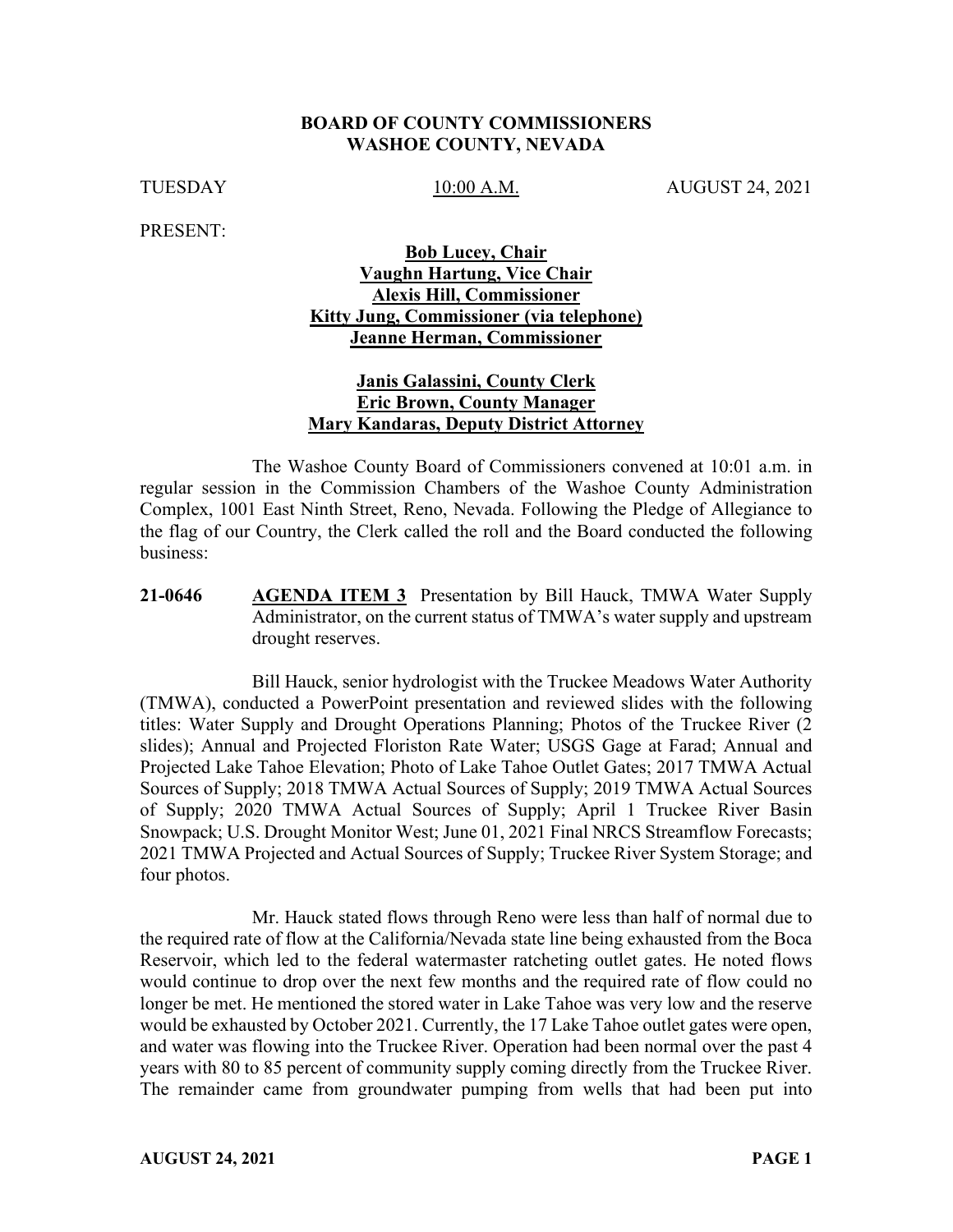operation in the spring to provide supply for the summer peak season. He indicated 2020 operated normally despite the dry year because the ample water storage upstream at Lake Tahoe and the Boca Reservoir was used to meet the required rate flow.

Mr. Hauck spoke about snowpack being at 68 percent of normal on April 1, which solidified that the region was in extreme drought. In order to keep surface water treatment plants online and supply customers with water, they needed to start releasing drought reserves from upstream by early September. He stated 5,400-acre feet of upstream storage would be used in six to seven weeks, but that storage had nearly 52,000-acre feet of combined resources, 20 percent of which were owned by TMWA. He explained flows in the Truckee River for the following year would be dependent on precipitation and snowpack due to a shortage of carryover storage in the Boca Reservoir and Lake Tahoe. This was not a great position to be in, but he asserted there was enough water in the reserve to provide a reliable supply of high-quality drinking water to their customers.

Vice Chair Hartung spoke about requirements of snowpack and the times when water could be released from storage. The TMWA Board was proactive in attempting to get the watermaster to change the release times, he said. He wanted insight about early runoff and reduced annual snowfall. Mr. Hauck replied release of storage water was not an issue in years with normal snowpack as runoff did not begin until April, but in dry years snow would begin to run off by February or March; with how the federal upstream reservoirs were currently managed, they could not begin to close outlet gates until April 10. Often in a dry year, runoff flowed downstream and was not able to be captured. He spoke about a grant that TMWA secured two years earlier, saying they were working with the Army Corps of Engineers and the Bureau of Reclamation to establish new ways to manage the federal reservoirs in the wintertime for flood control and the capture of early runoff. Operations would continue as normal until regulations were changed, but he asserted they were working on it.

Commissioner Hill wondered about the message they should provide to the community. She wanted to ensure people were informed about conservation and that TMWA had a good plan. Mr. Hauck explained people should use water responsibly and noted they had implemented additional water conservation measures. He indicated they were enforcing usage and water watchers were out in the community educating customers on current restrictions to save water, such as not watering between 11:00 a.m. and 7:00 p.m. The message should be that the region was in a drought and though there was ample storage to supply all customers, but people needed to use the resources wisely.

Commissioner Jung expressed gratitude that TMWA was owned by the people rather than speculators, which was why they knew what was going on with water and the money people paid for it. She noted two of the TMWA Board members were on this Board and were able to monitor happenings. Issues about the drought situation and resources available brought light to what Vice Chair Hartung had been saying about reclaiming water, and she thought a bigger difference could be made with more available tools. She was thankful for the Vice Chair's insight many years ago to pursue other ways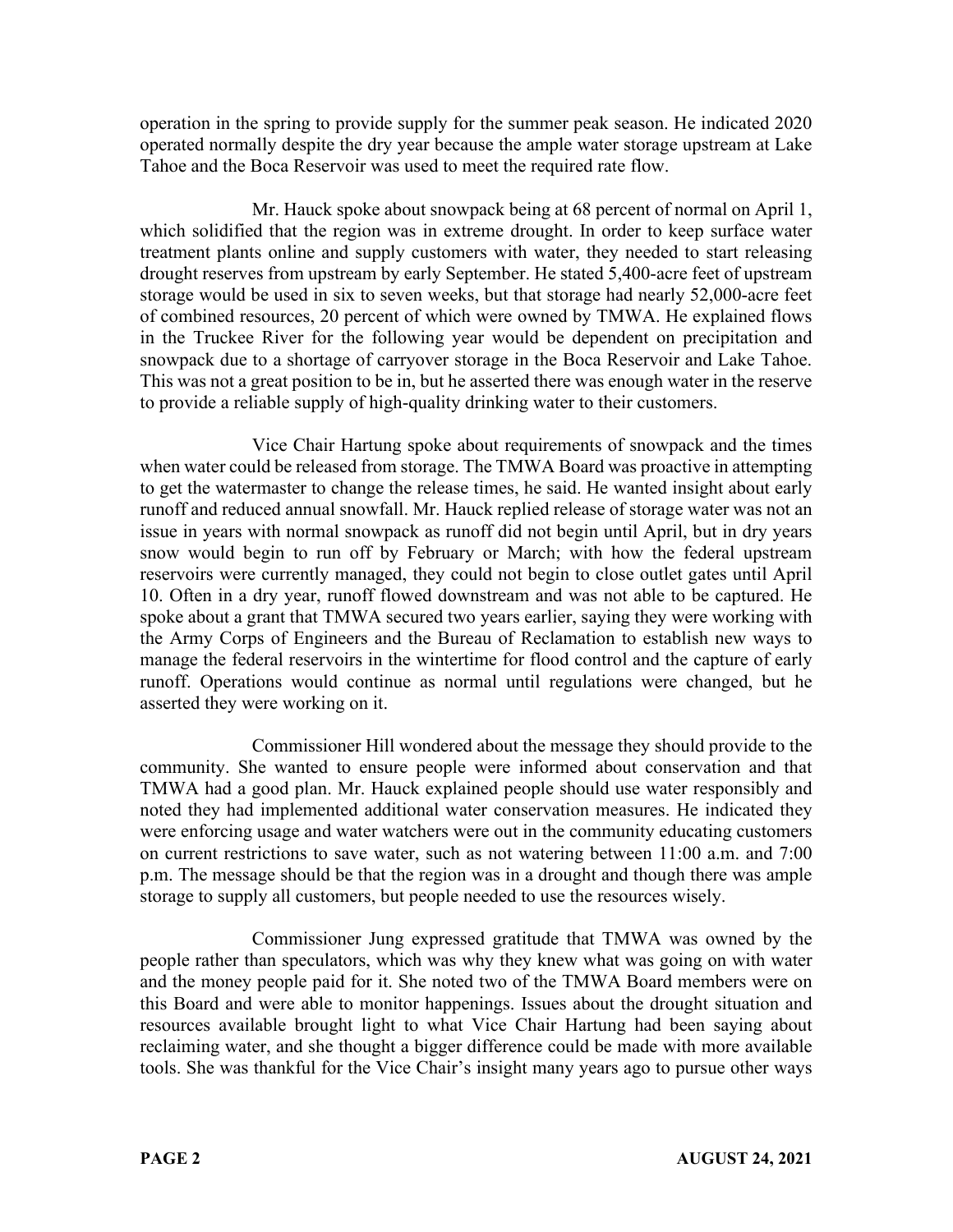to recycle water. She spoke about the region being dependent on the federal watermaster to provide water services to the community.

Chair Lucey wondered how the supply was within the aquifers. Mr. Hauck replied there had been no impacts to the water table from production. He explained they had a proactive aquifer storage and recovery program. In the winter months, surface water was taken from the Truckee River, treated at the Chalk Bluff Treatment Plant, and injected into any wells within their service territory, with some wells being strategically targeted. Since they acquired the Washoe County Department of Water Resources, TMWA had been able to move surface water to the Mt. Rose fan area and to many production wells that were having negative impacts on the water supply.

Chair Lucey mentioned challenges with the Truckee River Operating Agreement related to the supply downriver during heavy use months. He expressed concern for wildlife when levels in the river were depleted. Mr. Hauck stated they happened to be in a drought cycle. The Truckee River was a priority, and the senior rights holders were getting water. He said the Pyramid Lake Paiute Tribe was currently one of the most senior water rights holders on the Truckee River system and they were receiving the water to which they were entitled to sustain fish and wildlife. TMWA also received a portion of those water rights for their customers. When required rates of flow at the state line were met, all water rights holders were able to exercise their rights, but when the required rate of flow was not met, only the most senior rights holders were able to divert water.

There was no public comment or action taken on this item.

#### **21-0647 AGENDA ITEM 4** Public Comment.

Ms. Janet Butcher expressed appreciation for the four-way stop sign installed at Sunset Springs Lane and Omni Drive, and that the Board acknowledged Drug Overdose and Awareness Day. She was concerned about borders still being open to drug cartel and smugglers as well as increases in drug overdoses and human trafficking. She spoke about COVID-19 (C19) cases in vaccinated and unvaccinated individuals and encouraged people to pray for citizens abandoned in Afghanistan.

Ms. Chasity Martinez spoke about the recommendations made for American Rescue Plan funds the previous week. She brought up the County taking over homelessness services in the region and wanted more supportive housing with wraparound and emergency services, noting Nevada was last in the nation in providing mental health resources. She provided recommendations for areas of concern including youth services, teen suicide, affordable childcare, and better public transportation in outlying areas. She hoped Washoe County would hold public forums to allow the public to voice suggestions for where funds should be used so the County could recover from the pandemic.

Ms. Cindy Martinez spoke about caring for her mother who suffered a stroke after getting a C19 vaccine. She expressed concern about vaccination passports and shared how other areas in the world were dealing with vaccinations and outbreaks. She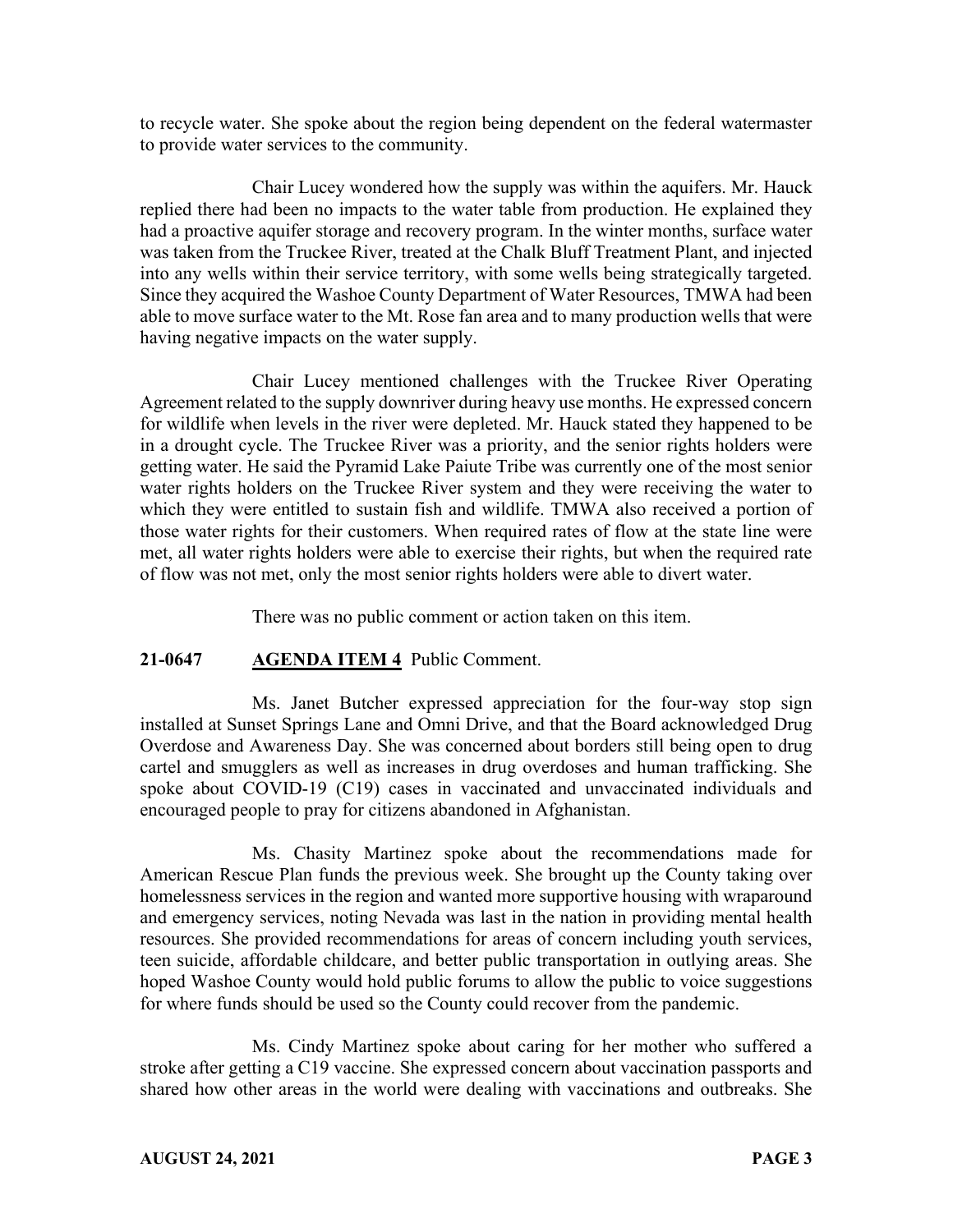wondered whether the members of this Board would subject their children to vaccinations that could damage their sons' hearts or render their daughters infertile. She believed there was no going back once someone gave in to Governor Steve Sisolak's demands.

Ms. Melanie Sutton stated people showed up every week to request an end to the public health emergency, but no one would listen. She expressed concern about the Federal Drug Administration (FDA) approving the Pfizer vaccine after a year when it normally took 5 to 10 years for FDA approval. She mentioned no one knew the effects of taking the vaccine, which she felt could result in heart conditions. She was against people being forced to take a shot without knowing what would happen in the future. She requested an end to the public health emergency and for people to have a choice with their bodies.

County Clerk Jan Galassini stated emails were received from Ms. Pamela Tsigdinos, Mr. Rob Pierce, Ms. Carole Black, and Ms. Jan Bishop, which were placed on file.

# **21-0648 AGENDA ITEM 5** Announcements/Reports.

County Manager Eric Brown spoke about Consent Agenda Item 8F1 acknowledging a distinguished budget award for FY20-21, and he gave kudos to Comptroller Cathy Hill, the budget group led by Budget Manager Lori Cooke, and Chief Financial Officer Christine Vuletich.

Due to the drought and the ambition to build many more homes, Commissioner Herman thought, this Board had the responsibility to slow down growth to ensure the citizens that owned property and lived in the community for many years were protected. She thought it was worth thinking about a moratorium. There was still a chance to stop the health emergency in the County, and she felt they could do it.

Vice Chair Hartung thanked the individual who noticed the stop sign installed in Bridle Path. Many places were receiving stop signs and proactively trying to change the way speed control devices, speed cushions, and other obstacles worked to reduce speeds. He wanted to work with staff to ensure any projects presented to the planning department initially met standards instead of trying to retrofit communities after the fact. He spoke about working collaboratively with the Regional Transportation Commission to fund a program providing more money to the three municipalities to address side street issues that they would normally not to be able to fund. He stated many of the commissioners had issues in their districts and they were trying to fix them.

Commissioner Hill spoke about the concerns of fires and air quality. She urged people to visit www.redcross.org to support people being displaced by fires, explaining how to search specifically in this region. Citing a proclamation presented the previous week about emergency readiness, she opined it was a great time for people to visit www.readywashoe.com to learn how to prepare families for evacuation.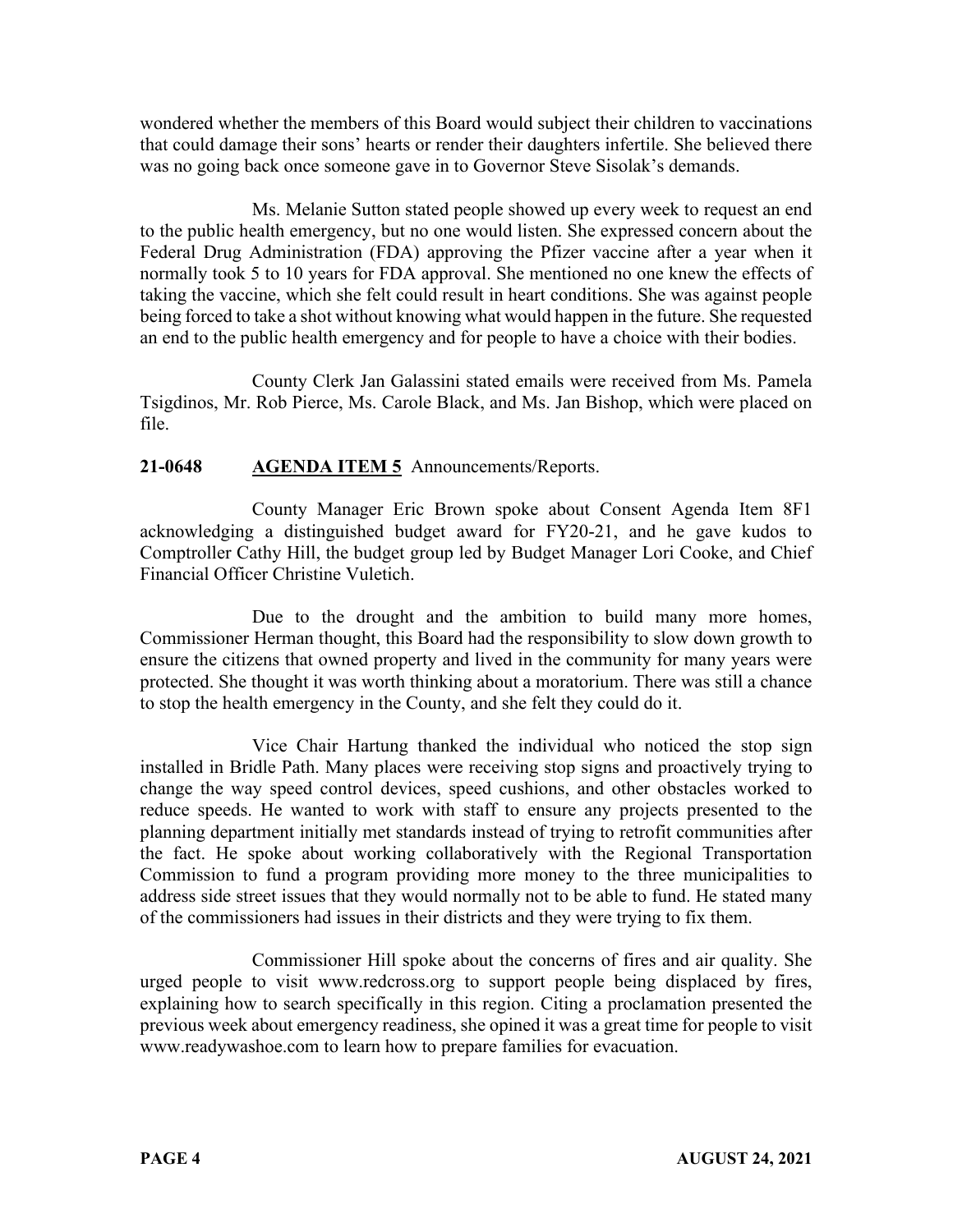Commissioner Jung brought up an item from the previous meeting in which Board members serving on other boards were asked to request agenda items at those meetings to discuss air quality. She felt the Board needed figure out a way to be consequential in decisions made to the west that critically harmed everyone in the area. She did not want people to get used to someone else's smoke. She spoke about the effects of the smoke and said it was a mitigated disaster. She noted the weather forecast anticipated smokey skies indefinitely. She requested a standing item on this Board agenda to discuss the severe air quality, imploring other County boards to place an item on their agendas as well. If this smoke blew into the Bay Area and Silicon Valley, she believed people would have been arrested and it would not have become an issue. She thought that, because there were no consequences due to the community being a minority with no authority to tell them to stop, they allowed the fire to burn.

Chair Lucey commented on the smoke in the community and its impacts to people's health, saying it was more hazardous than anything they had dealt with in a few years. Impacts to the community included a lack of tourism, cancelled flights, and the possible cancellation of the upcoming balloon races due to poor air quality. He brought up how reliant the community was on tourism, and the economy relied heavily on clean air and weather. He asserted it was unique for the County to be solely dependent on the firefighting efforts of the United Stated Forestry Service, the California Department of Forestry and Fire Protection, and other agencies. He agreed with Commissioner Jung that this topic needed to be brought to all boards to find a way to unify.

Chair Lucey spoke about a recent Reno-Sparks Convention and Visitors Authority (RSCVA) Board meeting where they discussed the potential change of management services for the four properties currently the under RSCVA's authority: the Livestock Events Center, the Reno-Sparks Convention Center, the National Bowling Stadium, and the Reno Events Center. He asserted the management company currently in charge had not performed the duties of the contract. He announced the United States Conference of Mayors would be held in Reno in July 2022, led by Reno City Mayor Hillary Schieve.

**21-0649 AGENDA ITEM 6** Presentation and Update on FY 20-21 Fourth Quarter Status Report for the Washoe County Regional Detention Facility to include security of the jail, conditions of confinement, staffing and medical care of inmates housed at the Washoe County Sheriff's Office; acknowledge receipt of Report. Sheriff. (All Commission Districts.)

Chief Deputy Jeff Clark conducted a PowerPoint presentation and reviewed slides with the following titles: Welfare of the Inmates; COVID-19 Update; COVID-19 Update 4th Quarter; Washoe County Detention Facility COVID-19 Update; NaphCare Medical Data (2 slides); Welfare of Inmates – Medical; Welfare of the Inmates (2 slides); FY20-21 4th Quarter Average Daily Population; 4-Year Average, Average Daily Population; 4th Quarter Bookings; 4-Year Average Bookings; 4th Quarter Average Length of Stay; 4-year Comparison Average Length of Stay; 4th Quarter Jail Data; 4-Year Comparison Jail Fights; FY20-21 4th Quarter Inmate Assistance Program (DSU); Inmate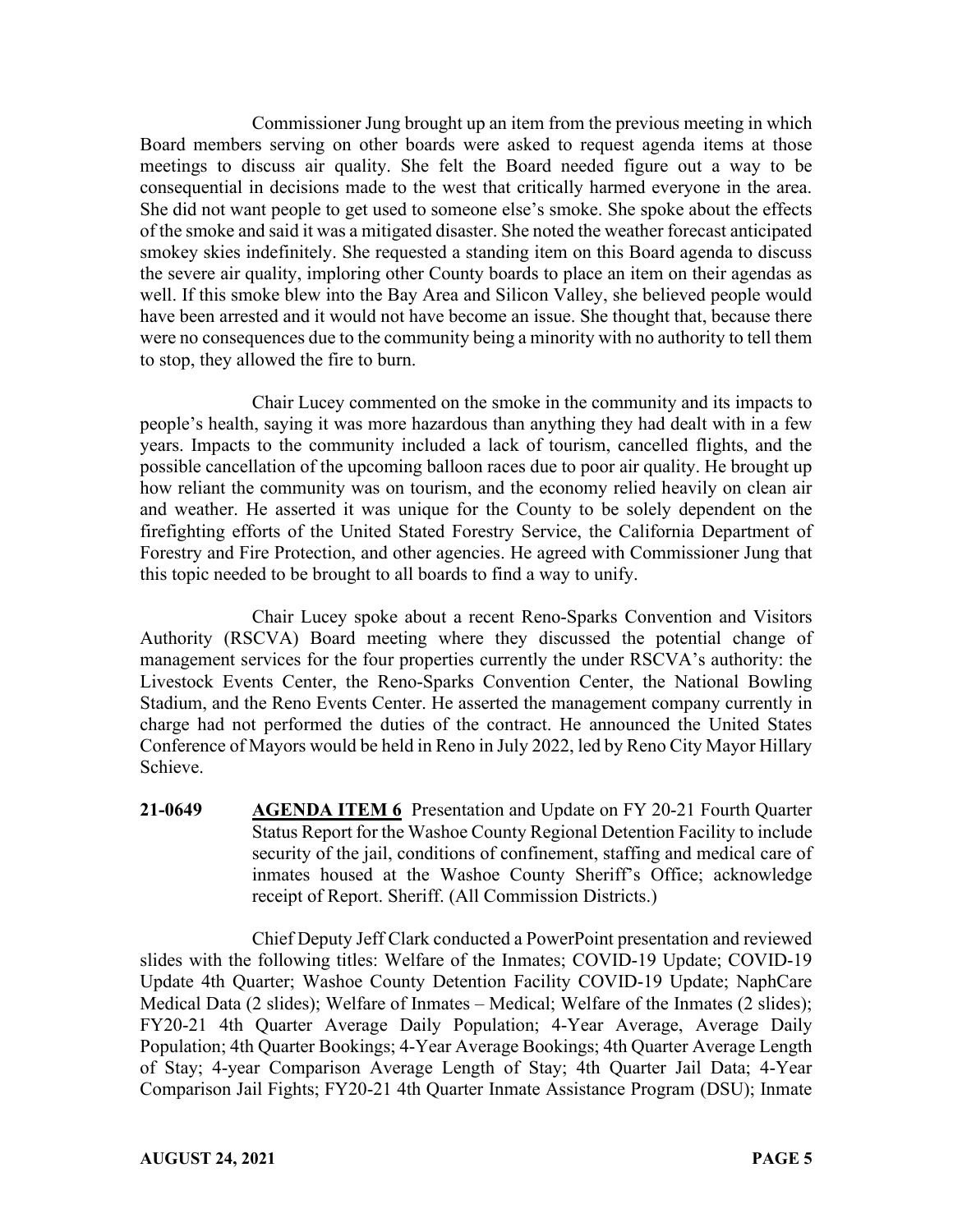Assistance Program (DSU) Cost Savings; and Washoe County Detention Facility Inmate Work Program (3 slides).

Chief Deputy Clark highlighted the change in unit reorganization by saying housing unit 3 would intake females with mental health issues, housing unit 16 would intake cooperative males with mental health issues, and housing unit 17 would intake uncooperative individuals with mental health issues and inmates with unpredictable behavior. He asserted the number of jail fights was down significantly over the past four years. The Inmate Assistance Program provided tremendous savings to the jail by diverting inmates to programs outside the detention facility for assistance with mental health.

Commissioner Hill asked whether Chief Deputy Clark thought working regionally would improve the 988 calls for mental health inmates and ensure fewer people were taken to jail. Chief Deputy Clark said he was on the 988 Coalition and mentioned they were hopeful that separating mental health from 911 needs would be a service to the community. Discussions were taking place as to whether response would involve mental health providers or those providers and law enforcement for the protection of the social workers. He noted implementation would be around July 1, 2022.

Commissioner Hill wondered how the Board could support working regionally to ensure people would receive the services they needed instead of being arrested. Chief Deputy Clark asserted they worked well with the regional partners, but it was a challenge as there were many components, including dealing with both business and downtown development. He thought the decrease in the number of bookings was a testament to the willingness of regional partners. As the number of programs increased, such as the Nevada Cares Campus, they encouraged regional partners to utilize those programs. They met with heads of the regional partners monthly, he said, to address important and emerging issues within the community.

Commissioner Hill wondered about getting more women in the Inmate Work Program. Chief Deputy Clark stated the safety and security of inmates was the number one responsibility and trying to manage a population of men and women was challenging. There was not enough available staff to incorporate females into the work program, as females made up less than one quarter of jail population. He noted they were looking at expanding other opportunities for women.

Commissioner Hill asked that the next budget include the additional staff needed to provide equitable opportunities for women in the work program. She wondered whether inmate releases were done at one time during the day or multiple times. Chief Deputy Clark noted there were two times daily for the release of inmates for time served: 5:00 a.m. and 5:00 p.m.; releases based on bail and own recognizance occurred throughout the day.

Commissioner Jung expressed appreciation to Chief Deputy Clark and Sheriff Darin Balaam for the humanitarian ways they addressed people with substance abuse issues or severe mental health conditions. She knew those issues were at the top of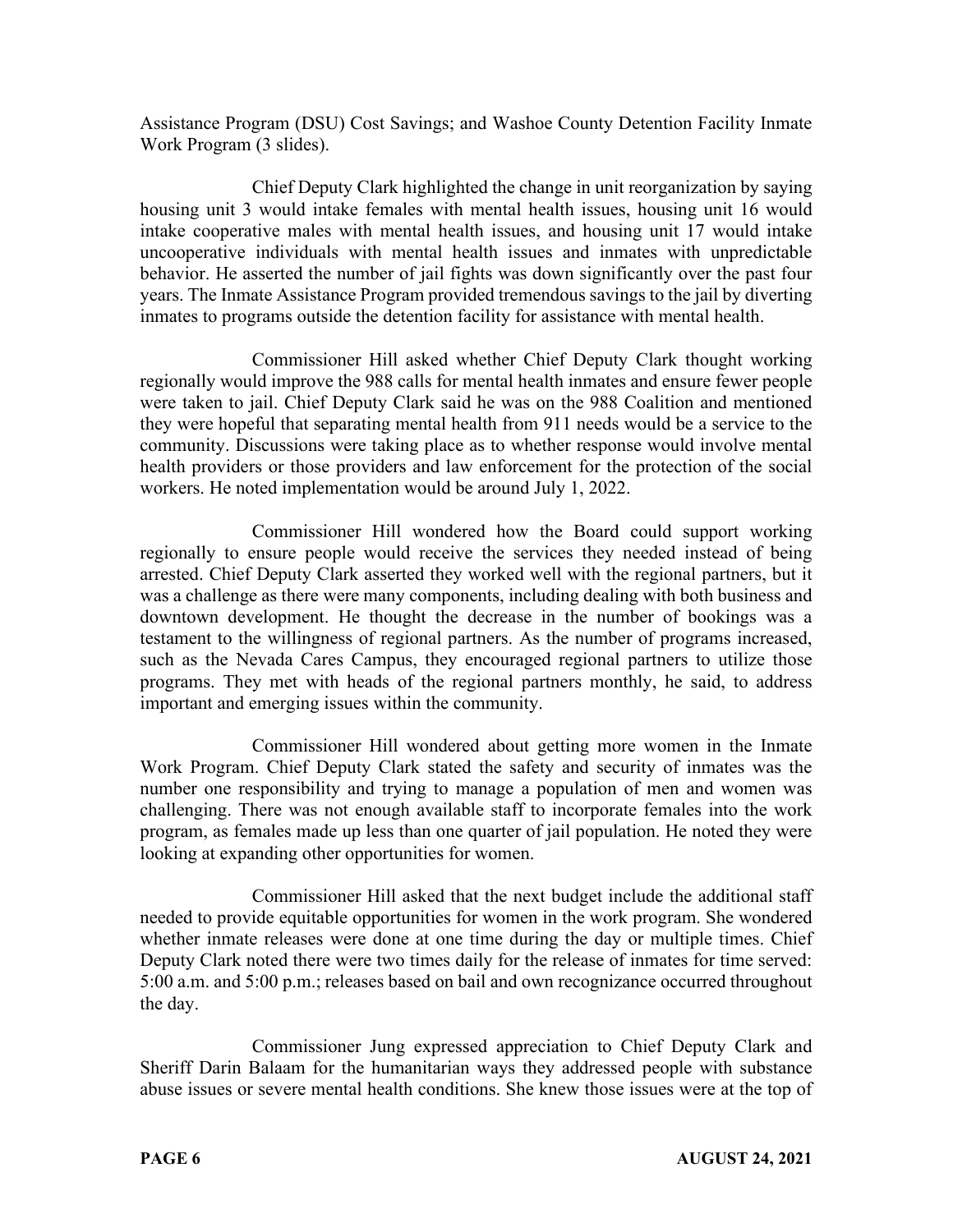their list. She asked about how NaphCare was doing as the medical provider, since they were in a troubled situation for some time. Chief Deputy Clark said he had been dealing with NaphCare staff in Alabama, discussing mental health care needs. He mentioned NaphCare was experiencing challenges with hiring qualified staff just as other medical facilities were. He asserted consistent medical care was needed and NaphCare had been a good partner. The NaphCare administrator who visited the Board several months ago had been in and out of the hospital with C19 and pneumonia. He said it was a challenge not having an administrator, although someone was sent to fill in for the last month during his absence. He commented NaphCare corporate officers would fill gaps in services, and they had done a good job keeping positions filled with part-time employees; they were fulfilling the needs of the detention facility. On a positive note, NaphCare had increased mental health services and programs on their own and continued to understand the needs. He expressed appreciation that NaphCare was growing and had one owner, meaning he had immediate contact with the leaders who understood the jail, the community, and the needs of each.

Commissioner Jung expressed satisfaction and offered to help if there were any issues needing support. She thought the Sheriff's Office believed the services NaphCare provided were up to performance standards. Chief Deputy Clark thanked the Board for its support.

Vice Chair Hartung wondered whether the work programs had been suspended due to poor air quality. Chief Deputy Clark said they would not allow work program inmates to go outside in poor air quality and they constantly monitored it. He added that none of the inmates were allowed to go out to the yard in times of poor air quality, which created some mental health issues from being isolated indoors.

Vice Chair Hartung wondered about video arraignments and the percentage of inmates using this method. Chief Deputy Clark mentioned all arraignments were done via video. He said a meeting occurred with the lower courts and judges who were cooperative even though they all stressed the importance of in-person arraignments, but transportation was risky. He mentioned they were working together on a solution. Vice Chair Hartung thought video arraignments resulted in a huge cost savings for the Sheriff's Office and the courts, and he was pleased that this technology was helping move in that direction. He commended the departments for working together on this.

Chair Lucey wondered whether there had been an increase in violent crime statistics in the community. Chief Deputy Clark stated violent crimes were up, but it was unclear whether that was a result of a bigger population. He noted that information came from Sheriff Balaam and Chief Deputy Greg Herrera, and he would bring it back to the Board.

Chair Lucey wondered when Deputy Chief Clark anticipated NaphCare being fully staffed. Chief Deputy Clark replied there were ebbs and flows with staffing in correction environments, so they hired more staff than needed to come up to the minimum standard; staffing then dropped off. NaphCare was currently on a high for staffing by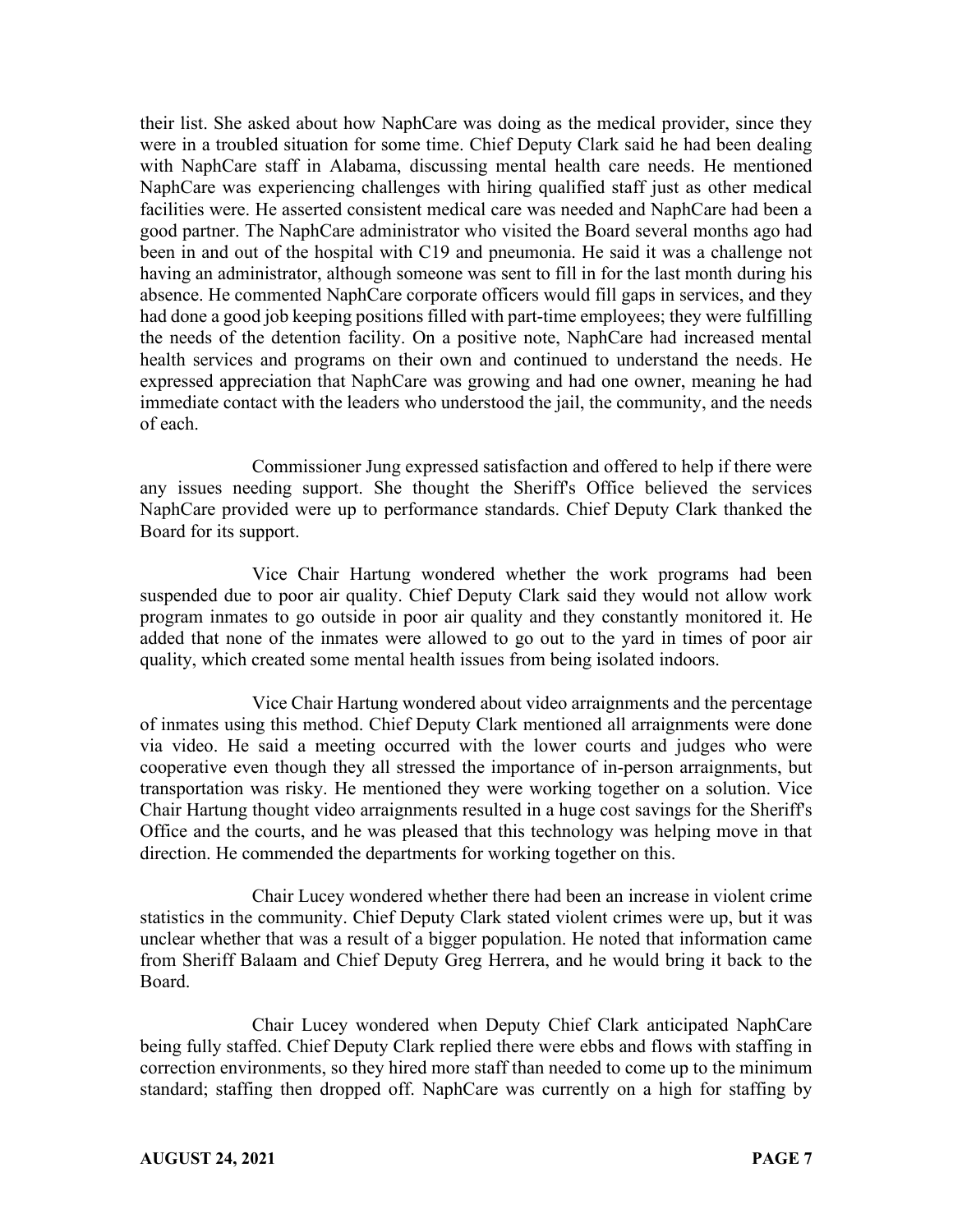offering hiring bonuses and taking advantage of times when hospitals did layoffs. He would keep an eye on the numbers and report back during his next quarterly report.

Chair Lucey said it sounded as if NaphCare was being responsive. Chief Deputy Clark confirmed they were and noted their contract was up June 30, 2022, with an additional two-year extension available.

There was no public comment or action taken on this item.

# **DONATIONS**

**21-0650 7A1** Recommendation to accept a cash donation of [\$100,000] from Brock Pierce Foundation in support of increased demand for fire and emergency medical services in the Gerlach Fire Station response area; and if approved, direct the Comptroller to make the appropriate budget amendments. Manager's Office. (Commission District 5.)

Vice Chair Hartung asserted the Truckee Meadows Fire Protection District worked with Gerlach even though it was outside their service area. He expressed appreciation for these kinds of donations and support from the community.

Chair Lucey thanked the Brock Pierce Foundation for the donation. Without this type of support, he said, they could not continue to be responsive.

There was no response to the call for public comment.

On motion by Vice Chair Hartung, seconded by Commissioner Herman, which motion duly carried on a 5-0 vote, it was ordered that Agenda Item 7 be accepted.

# **CONSENT AGENDA ITEMS** – **8A1 THROUGH 8F3**

- **21-0651 8A1** Approval of minutes for the Board of County Commissioners' regular meeting of July 20, 2021 and the special meeting of July 27, 2021. Clerk. (All Commission Districts.)
- **21-0652 8B1** Recommendation to 1) approve roll change requests, pursuant to NRS 361.765 and/or NRS 361.768, for errors discovered on the 2017/2018, 2018/2019, 2019/2020, 2020/2021 and 2021/2022 secured and unsecured tax rolls 2) authorize Chair to execute the changes described in Exhibits A and B and 3) direct the Washoe County Treasurer to correct the error(s). [cumulative amount of decrease to all taxing entities \$193,503.09]. Assessor. (All Commission Districts.)
- **21-0653 8C1** Recommendation to accept the Regional Street Naming Committee (RSNC) recommendation and approve the naming of a currently unnamed access and public utility easement (government patent easement) to Bihler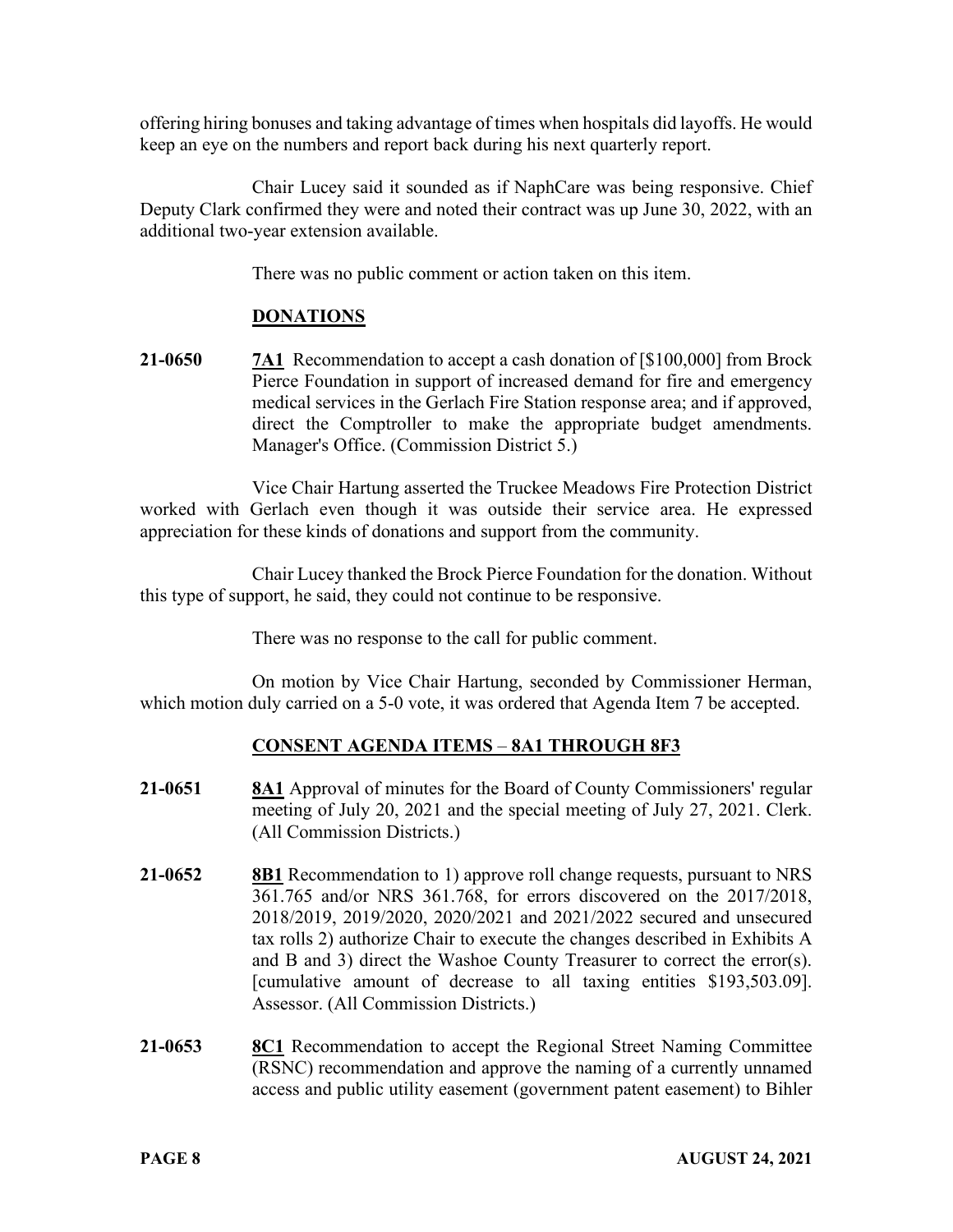Court, located in the unincorporated area of Washoe County, resulting in the need to readdress the single residence from 14070 Bihler Road to 14070 Bihler Court (APN 142-241-17), and if approved, waive the six-month waiting period, as authorized within the RSNC manual. Community Services. (Commission District 2.)

- **21-0654 8D1** Recommendation to retroactively acknowledge the Professional Services Agreement to support the Risk-Need-Responsivity Model program for Adult Drug Court, between the Second Judicial District Court and JOIN Inc., in an amount not to exceed (\$40,000), to support the Specialty Courts program, effective July 1, 2021 through June 30, 2022, with a provision for two (2) one year extensions through June 30, 2024. District Court. (All Commission Districts.)
- **21-0655 8D2** Recommend to retroactively acknowledge the Professional Services Agreements for transitional living services for Adult Drug Court, between the Second Judicial District Court and Ridge House in an amount not to exceed \$40,000 and The Empowerment Center in an amount not to exceed \$49,200, for a total not to exceed amount of [\$89,200], to support the Specialty Courts programs, effective July 1, 2021, through June 30, 2022. District Court. (All Commission Districts.)
- **21-0656 8D3** Recommendation to retroactively acknowledge the Professional Services Agreements for behavioral health services for Adult Drug Court, between the Second Judicial District Court and Ridge House, and Quest Counseling, in an amount not to exceed [\$145,964 per provider], to support the Specialty Court programs, effective July 1, 2021, through June 30, 2022. District Court. (All Commission Districts.)
- **21-0657 8D4** Recommendation to retroactively acknowledge the Professional Services Agreement to support the Workforce Development program for Prison Reentry Court, between the Second Judicial District Court and JOIN Inc., in an amount not to exceed (\$25,000), to support the Specialty Courts program, effective July 1, 2021 through June 30, 2022. District Court. (All Commission Districts.)
- **21-0658 8E1** Recommendation to: (1) appoint Ethan Hovest [Alternate] to the Washoe County Senior Services Advisory Board for the four-year term effective September 1, 2021, through August 31, 2025 and (2) remove Mark Miranda [District 3] from the Washoe County Senior Services Advisory Board due to 3 consecutive unexcused absences. Human Services Agency. (All Commission Districts.)
- **21-0659 8E2** Recommendation to accept an amendment to the subgrant award from the United Way of Northern Nevada and the Sierra's Emergency Food and Shelter Program that increases the award amount by [\$10,000 for a total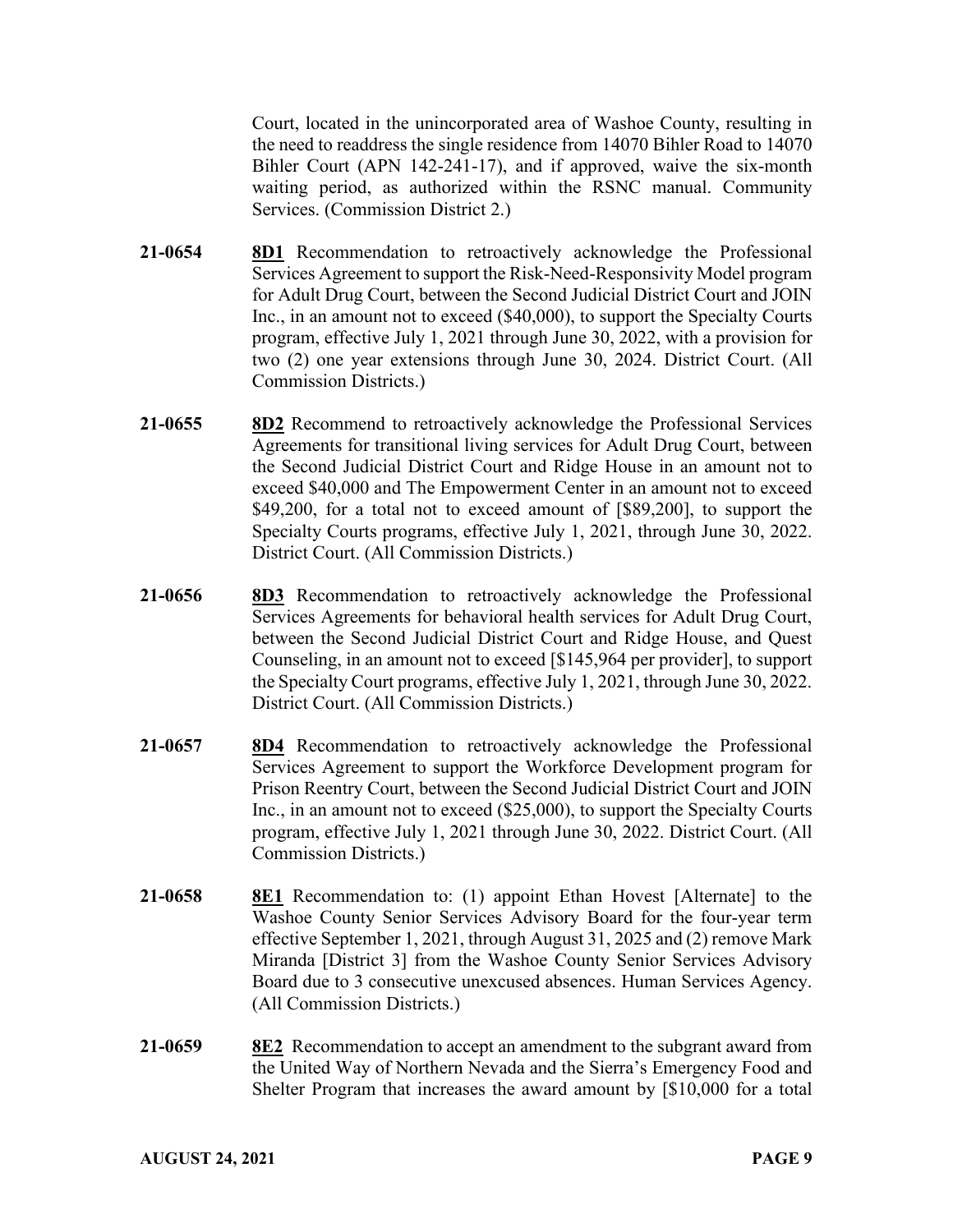award of \$33,100; no match requirement] and extend the award period to September 30, 2021; retroactive from January 27, 2020, for emergency short-term housing assistance; authorize the Director of the Human Services Agency to execute the amendment and related documents; and direct the Comptroller's Office to make necessary budget amendments. Human Services Agency. (All Commission Districts.)

- **21-0660 8F1** Recommendation to Acknowledge Receipt of the Distinguished Budget Presentation Award for Fiscal Year 2020-2021 from the Government Finance Officers Association (GFOA). Manager's Office. (All Commission Districts.)
- **21-0661 8F2** Review and comment upon the three-year schedule of audits of various county entities or functions by the county's Internal Audit Division pursuant to Washoe County Code 15.560 and related provisions. The schedule shall include the departments, offices, boards, activities, business processes, subcontractors and agencies subject to audit for the period after review with the board of county commissioners. Manager's Office. (All Commission Districts.
- **21-0662 8F3** Recommend Acknowledgement of Annual Report from the Internal Audit Division for Fiscal Year Ending June 30, 2021. Manager's Office. (All Commission Districts.)

Commissioner Herman stated Agenda Items 8F2 and 8F3 did not need to be pulled, but she wanted to comment on them. She indicated these items were related to audits, and the citizens in her district requested she point out that organizations needed to be audited in order to receive grants. She wanted staff to enact this as a grant process.

There was no response to the call for public comment on the Consent Agenda Items listed above.

On motion by Vice Chair Hartung, seconded by Commissioner Hill, which motion duly carried on a 5-0 vote, it was ordered that Consent Agenda Items 5A through 5F3 be approved. Any and all Resolutions or Interlocal Agreements pertinent to Consent Agenda Items 5A through 5F3 are attached hereto and made a part of the minutes thereof.

# **BLOCK VOTE – 9, 10, 12, 13, 14, 15**

**21-0663 AGENDA ITEM 9** Recommendation to authorize MWH Constructors and KG Walters Construction (MWH&KGW), a joint venture, as the Construction-Manager-At-Risk (CMAR), and approve the Owner-CMAR construction agreement, to construct Bioreactors 3 and 4 Excavation and Base Slab Early Work Package under a Guaranteed Maximum Price agreement, GMP 3A, a separate guaranteed maximum price agreement for the South Truckee Meadows Water Reclamation Facility 2020 Expansion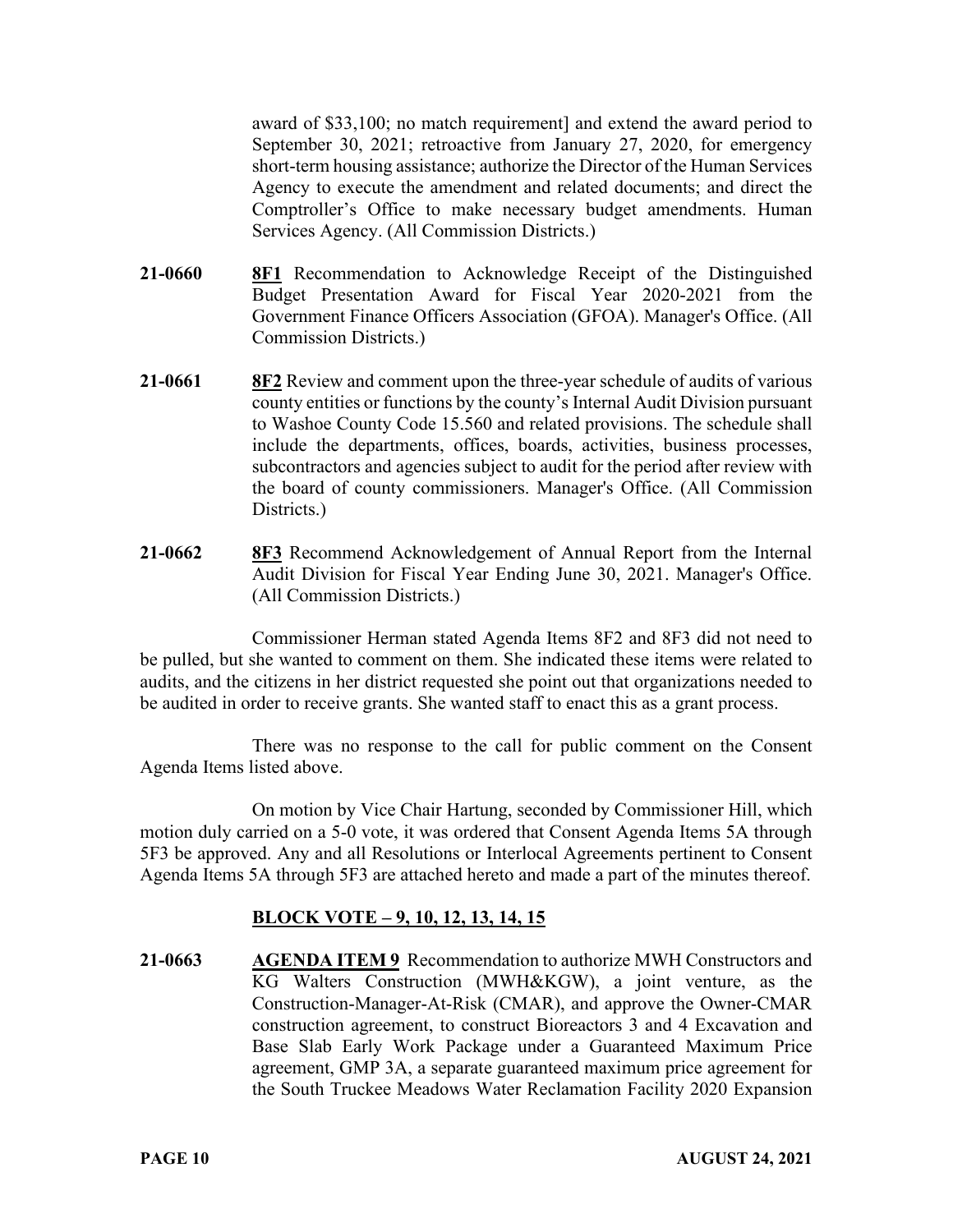Project in the amount of [\$5,118,278.74]; and approve a separate project contingency/owner allowance fund [in the amount of \$463,707.36]. Community Services. (Commission District 2.)

There was no response to the call for public comment.

On motion by Vice Chair Hartung, seconded by Commissioner Hill, which motion duly carried on a 5-0 vote, it was ordered that Agenda Item 9 be authorized and approved.

**21-0664 AGENDA ITEM 10** Recommendation to approve an amendment to the Agreement for Full Service Operation and Maintenance of Washoe County Sewer Facilities between Washoe County and SPB Utility Services, Inc., effective through December 31, 2024, to increase the major and minor maintenance funding in the amount of \$150,000 [from an amount not to exceed \$500,000 to an amount not to exceed \$650,000] on a calendar year basis. Community Services. (All Commission Districts.).

There was no response to the call for public comment.

On motion by Vice Chair Hartung, seconded by Commissioner Hill, which motion duly carried on a 5-0 vote, it was ordered that Agenda Item 10 be approved.

**21-0665 AGENDA ITEM 12** Recommendation to approve contract for armed and unarmed professional security services as a joinder pursuant to NRS 332.195 to the State of Nevada contract CETS#19049, awarded to Allied Universal Security, retroactive to July 1, 2021 through September 30, 2021. Estimated expenditures are anticipated as [\$696,587] for Q1 of FY22. If approved, authorize the Purchasing and Contractors Manager to execute the agreement. Manager's Office. (All Commission Districts.)

There was no response to the call for public comment.

On motion by Vice Chair Hartung, seconded by Commissioner Hill, which motion duly carried on a 5-0 vote, it was ordered that Agenda Item 12 be approved and authorized.

**21-0666 AGENDA ITEM 13** Recommendation to (1) approve the proposal of lease terms between Washoe County and State Street Plaza, LLC, a Nevada limited liability company, for the County to occupy 7,308 square feet within the property located at 170 S. Virginia Street, for a three-year term (September 1, 2021 to August 31, 2024) to provide space for the Washoe County Housing and Homeless Services Division; and (2) if approved authorize the Assistant County Manager Dave Solaro to execute the lease and authorize the Assistant County Manager Dave Solaro to execute all agreements, warrants and checks that are needed to facilitate the relocation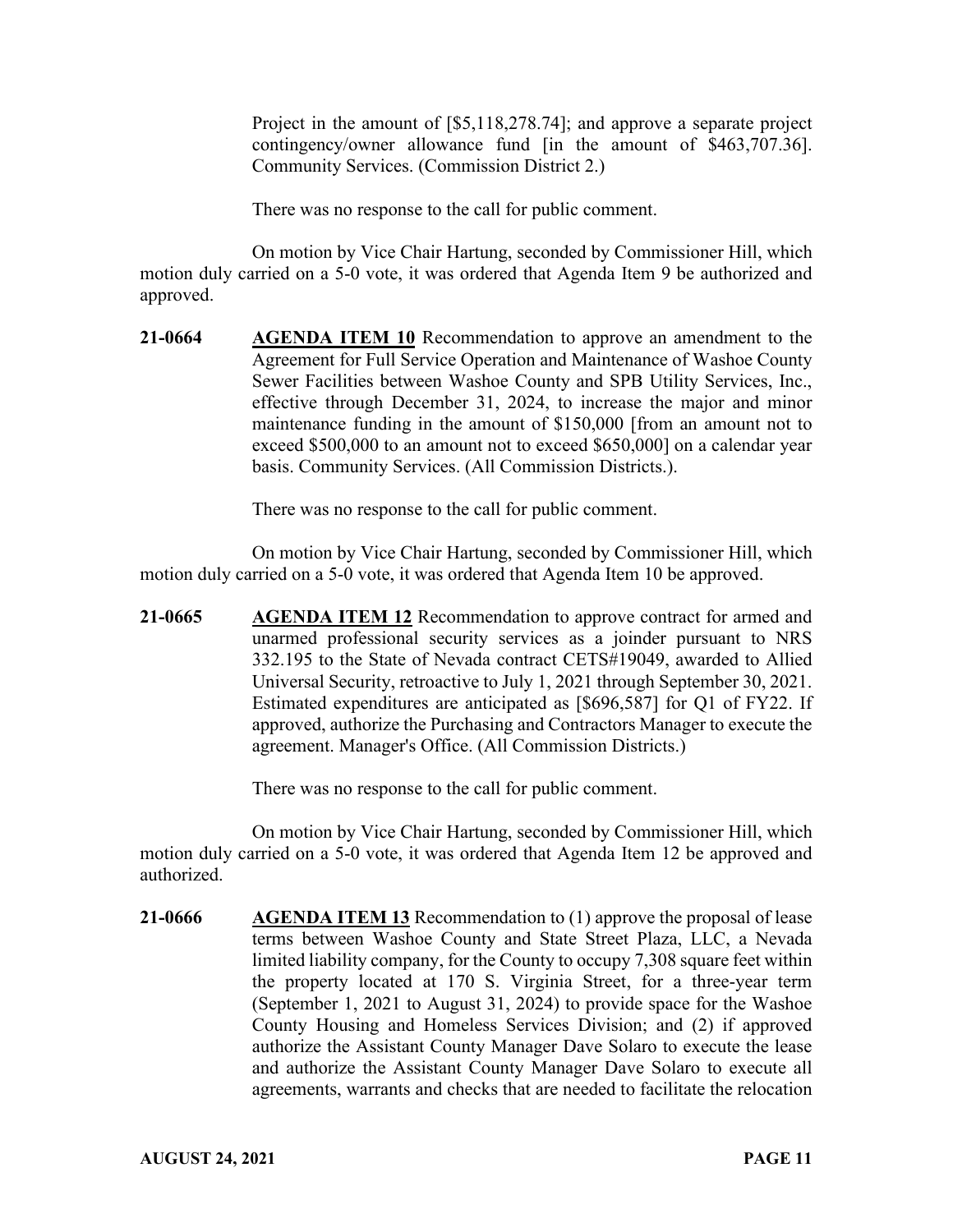of the Housing and Homeless Services Division; project cost of \$643,679.05 with a potential offset from the Health District contingent upon approval from the Washoe County District Board of Health; and (3) approve the use of Homelessness Fund Contingency in the amount of \$208,124 needed to support Fiscal Year 2022 costs, and (4) if approved, direct the Comptroller's Office to make the necessary net zero budget appropriation transfers and cash transfers. Manager's Office. (All Commission Districts.)

There was no response to the call for public comment.

On motion by Vice Chair Hartung, seconded by Commissioner Hill, which motion duly carried on a 5-0 vote, it was ordered that Agenda Item 13 be approved, authorized, and directed.

**21-0667 AGENDA ITEM 14** Recommendation to approve an Agreement for Professional Services between Washoe County and the Volunteers of America, Greater Sacramento and Northern Nevada to provide contracted staffing to operate the Cares Campus for professional services through June 30th, 2022, not to exceed \$6,783,767.64 authorize the Purchasing and contracts Manager to execute the agreement upon approval of the Interlocal Agreement on Homelessness by the Washoe County Board of County Commissioners. Item supports the development the Cares Campus to expand capacity for those experiencing homelessness. Manager's Office. (All Commission Districts.)

Commissioner Herman asserted the City of Reno was a welcoming city, although she felt they always thought Washoe County should pay the bills for homelessness.

There was no response to the call for public comment.

On motion by Vice Chair Hartung, seconded by Commissioner Hill, which motion duly carried on a 5-0 vote, it was ordered that Agenda Item 14 be approved and authorized.

**21-0668 AGENDA ITEM 15** Recommendation to approve expenditures for Washoe County Regional Communication System solar panel and power system replacement at the Fox Mountain communication site for a cost not to exceed [\$385,660.70] as recommended by the Joint Operating Committee on July 30, 2021; and to execute a change order to the System Purchase Agreement between Washoe County and Harris Corporation Communications Segment, dated September 27, 2018, to complete the Solar Power System installation. Technology Services. (All Commission Districts.)

There was no response to the call for public comment.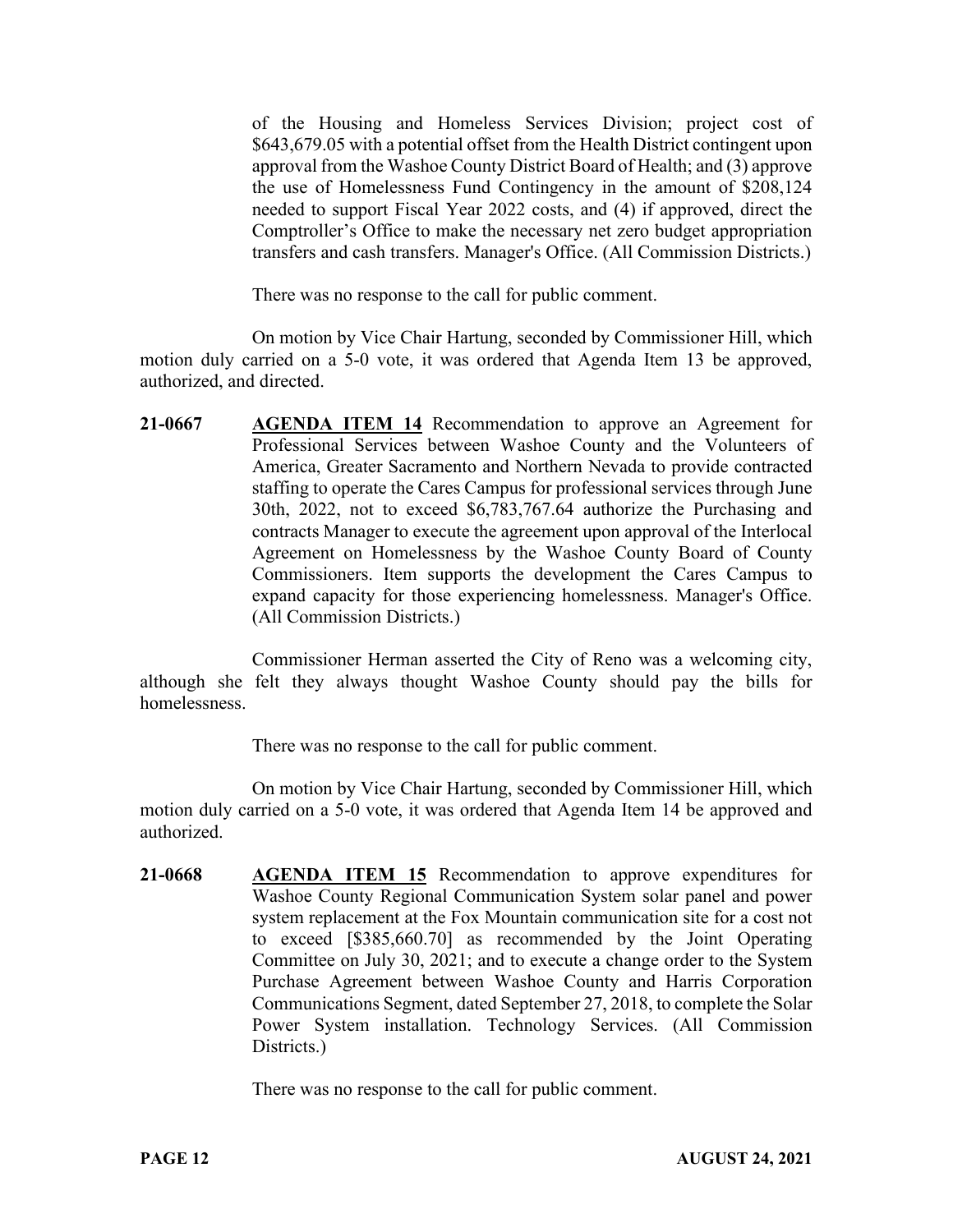On motion by Vice Chair Hartung, seconded by Commissioner Hill, which motion duly carried on a 5-0 vote, it was ordered that Agenda Item 15 be approved and executed.

**21-0669 AGENDA ITEM 11** Presentation and discussion by Gabrielle Enfield, regarding a status update for the State and Local Fiscal Recovery Fund (SLFRF) grant (\$91,587,038) awarded to Washoe County pursuant to the American Rescue Plan Act of 2021 (ARPA) Manager's Office. (All Commission Districts.)

Grants Administrator Gabrielle Enfield conducted a PowerPoint presentation, a copy of which was placed on file with the Clerk, and reviewed slides with the following titles: Proposed Categories; Guiding Principles; Initial Assessment; Community Engagement; Timeline; Near-Term Next Steps; Reporting/Status; and Questions.

Ms. Enfield stated the funds received by the County would provide a transformational opportunity, and the immediate goal was to identify projects that would focus on the community's greatest needs. She stressed the categories were not set in stone, but the County was about to submit its first recovery plan and needed to illustrate the intended uses for the funds. She pointed out the guiding principles listed in the presentation were a product of the discussion the Board had on July 20 when it accepted receipt of the American Rescue Plan Act (ARPA) funds. Determinations about key areas of need were made by considering the work the community had already done regionally, and many planning documents were created. Additional information was also received by departments who shared their needs.

Ms. Enfield underscored the importance of promoting childhood environments, saying those programs supported economic development by allowing parents to work knowing there was childcare available. Regarding community engagement, she indicated the County planned to create a website dashboard so the community could access information about projects and outcomes. A page was created where members of the public could provide their email addresses to participate in the community engagement process. She indicated the County would use its grants network to apply for fiscal recovery funds from the State of Nevada. The County was collaborating with the State in their community engagement so it would also receive any information the State received from northern Nevadans about their needs. She remarked the recovery plan performance report due August 31 would contain more detail about how the funds would be used and how equity would be ensured in the projects; it would be sent to the State Treasury Department and posted on the County's website.

Commissioner Hill stated she had suggestions about public outreach and asked about the surveys the County would utilize. Ms. Enfield responded they were currently working with vendors on the types of methods they could use. Commissioner Hill said she found many underserved community members would not be able to access online surveys, though she contested they still should be used. She wanted to consider other ways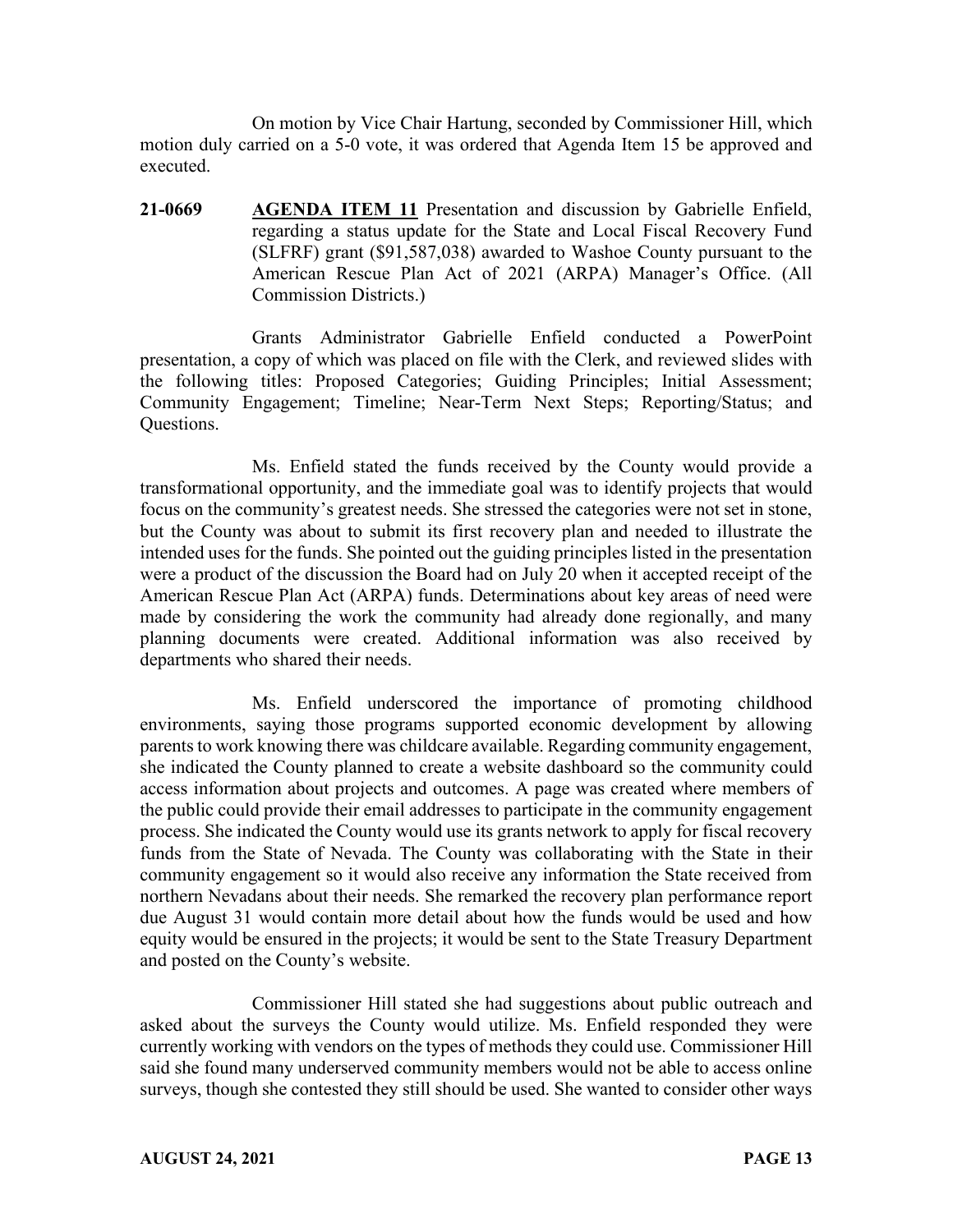to get into the community. She indicated the Food Bank wanted to partner with the County regarding ARPA funding, even suggesting the County set up a table at their events to speak with people more informally. She wondered whether outreach could be possible at vaccination clinics and citizen advisory board meetings, along with setting up booths at area events like the balloon and air races. She offered to help man a booth.

Vice Chair Hartung mentioned the presentation did not list economic support for businesses that closed during the pandemic. He felt a proportional share of ARPA funds should be used to help those businesses. Ms. Enfield confirmed that would be an allowable use of funds, though many businesses did not take advantage of a similar program they implemented using Coronavirus Aid, Relief, and Economic Security Act funds. As such, they did not target this as a need for ARPA funding. Vice Chair Hartung wondered whether businesses did not reach out because they did not know the funding was available. County Manager Eric Brown observed the County offered funds in unincorporated areas of Washoe County while the Cities of Reno and Sparks had their own programs for businesses in their jurisdictions. Ms. Enfield added the Small Business Administration received its own funding as well.

Commissioner Hill believed the County would be able to allocate some money if businesses in the unincorporated county came forward. Ms. Enfield explained the point of the outreach was to learn more about where to target funds and what projects were needed most.

Chair Lucey pointed out this was an item for discussion only; any individuals signed up to speak for public comment would be moved to the final public comment section pursuant to the rules on the agenda.

There was no public comment or action taken on this item.

**21-0670 AGENDA ITEM 16** First Reading of an Ordinance pursuant to Nevada Revised Statutes 278.0201 through 278.0207 adopting a Development Agreement between Washoe County and NNV1 Partners, LLC for Ascente Subdivision, a residential subdivision originally approved in 2017 (TM16- 009), to retroactively extend the deadline for the recording of the first final map from August 9, 2021 to August 9, 2023. The approved subdivision is a 225 lot single family common open space subdivision as authorized in Article 408 of the Washoe County Development Code.

> The location is south of Fawn Lane and east of Shawna Lane and is comprised of 4 parcels that total approximately 225 acres. The parcels are located within the Forest Area Plan. The property is located within Washoe County Commission District No. 2. (045-252-17, 18, 19, & 20). If approved, schedule a public hearing, second reading and possible

> adoption of the ordinance for September 28, 2021, and further authorize the Chair to execute the final Development Agreement. Community Services. (Commission District 2.)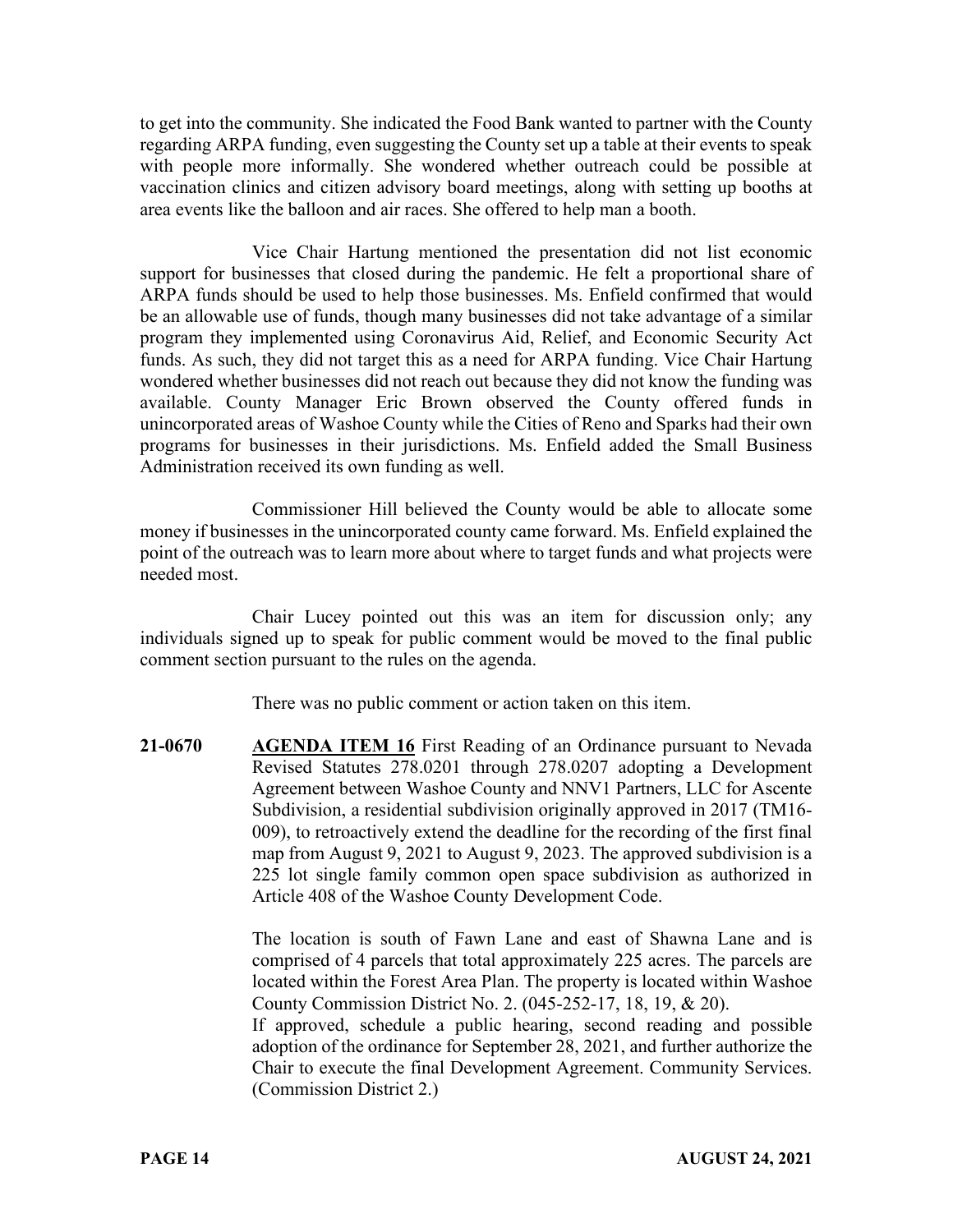The Chair opened the public hearing by calling on anyone wishing to speak for or against adoption of said ordinance. There being no response, the hearing was closed.

County Clerk Janis Galassini read the title for Bill No. 1862.

Chair Lucey disclosed that he had abstained from a vote on this matter in 2017 because of a potential conflict of interest arising from a personal relationship with a paid consultant for the Ascente project. The law required that a commissioner disclose any potential conflicts and abstain from a vote on such a matter. While he believed there was no current conflict, he announced he would abstain from this vote.

# **11:39 a.m. Chair Lucey left the meeting and Vice Chair Hartung assumed the gavel.**

Planning Manager Trevor Lloyd conducted a PowerPoint presentation, a copy of which was placed on file with the Clerk. He reviewed slides with the following titles: Request; Vicinity Map; Background; Development Agreement (2 slides); and Possible Motion. He asked whether there were any questions.

Vice Chair Hartung asked whether the appellants wished to speak, but they opted not to. The Vice Chair expressed vexation that the appellants had so far submitted a final map for only five of the 225 lots. The appellants cited COVID-19 (C19) as a reason for the delay, he pointed out, but they had four years to complete these maps. He recognized that the Board had granted extensions in the past for downturns in the economy, but there was currently an upturn in the economy. He wondered why there were timelines at all. He did not understand why an extension was needed when the appellants had four years.

Michael Barnes, managing partner of the Ascente project, responded the partners' role was as master developers who went through the entitlement process and created the design guidelines for the development. They then sought a partner to develop the property. He explained the last four years were disruptive to this process, including a stoppage of servicing jumbo home loans and the uncertainty cast on the housing market by C19. He said he received pricing in November from various consultants, slower than expected because of C19, and other problems then surfaced, such as their hydrologist and landscaping consultant leaving the project. He said the intent was to develop the property in conjunction with Toll Brothers, who he believed sent a letter to the commissioners stating their plan to build the project. He noted it was a struggle to even get five lots mapped out and studies performed on them. He asked for an extension to allow Toll Brothers to build the homes.

Vice Chair Hartung asked about any prior extensions, to which Mr. Lloyd said this would be the first. The Vice Chair pointed out the product would not fill the community's need for entry-level housing. Mr. Barnes agreed, though he replied markets were dynamic and anyone moving into a more expensive home would allow room for people to move into theirs. He described Toll Brothers was America's foremost luxury home builder and this would be appropriate in the south Reno market. He indicated the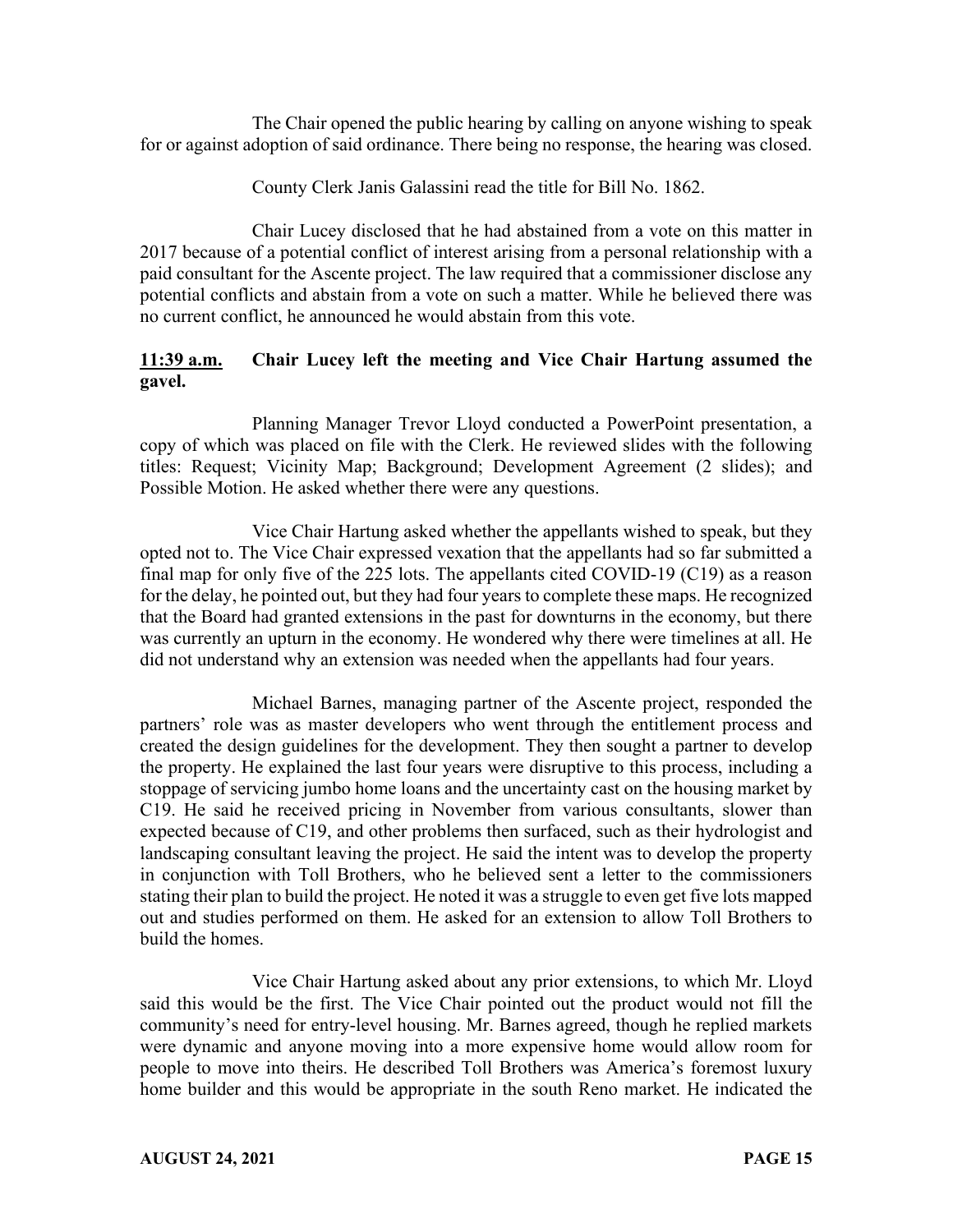smallest lots would be 12,000 to 15,000 square feet and the biggest would be larger than 50,000 square feet. 43 percent of the project would be in open space with connections to the existing trail system, and he anticipated the community would be proud of the project.

Vice Chair Hartung asked why Toll Brothers was not present. Mr. Barnes apologized for their absence but reminded the Board that Kyle Collinsworth, Vice President of Toll Brothers, sent an email to the commissioners outlining their support of the project. The Vice Chair opined that was not sufficient.

Commissioner Hill felt this was an appropriate request and expressed readiness to make a motion.

County Clerk Jan Galassini confirmed an email was received by Mr. Collinsworth.

Bill No. 1862 was introduced by Commissioner Hill, and legal notice for final action of adoption was directed.

## **11:50 a.m. The Board recessed.**

## **12:00 p.m. The Board reconvened with all commissioners present and Chair Lucey assuming the gavel.**

**21-0671 AGENDA ITEM 17** Public Hearing: Appeal of the denial, by the Washoe County Planning Commission of Tentative Subdivision Map Case Number WTM21-006 (Silver Hills, Village 1) which sought approval of a tentative subdivision map to allow a 358-lot, single-family residential, common open space subdivision, with lots ranging in size from 5,000 square feet to 8,072 square feet. The applicant and property owner is Lifestyle Homes TND, LLC. The proposed project is located on the West side of Red Rock Road, approximately  $\frac{3}{4}$  of a mile north of its intersection with Silver Knolls Boulevard. The Assessor's Parcel Numbers (APN) are 087-390-10 and 087- 390-13. The subject site is approximately 308.6 acres in size. The Master Plan designation of the subject site is Suburban Residential (SR). The Regulatory Zone of the subject site is Silver Hills Specific Plan. The subject site is located within the North Valleys Area Plan. Community Services. (Commission District 5.)

Chair Lucey explained this item was an appeal of a Planning Commission (PC) decision. He announced staff would be given a chance to make a presentation, followed by the appellant. Due to technical difficulties, however, the appellant presented first.

Garrett Gordon, a partner at Lewis Roca, conducted a PowerPoint presentation, a copy of which was placed on file with the Clerk. He reviewed slides with the following titles: Tentative Subdivision Map; Project Location; Project History and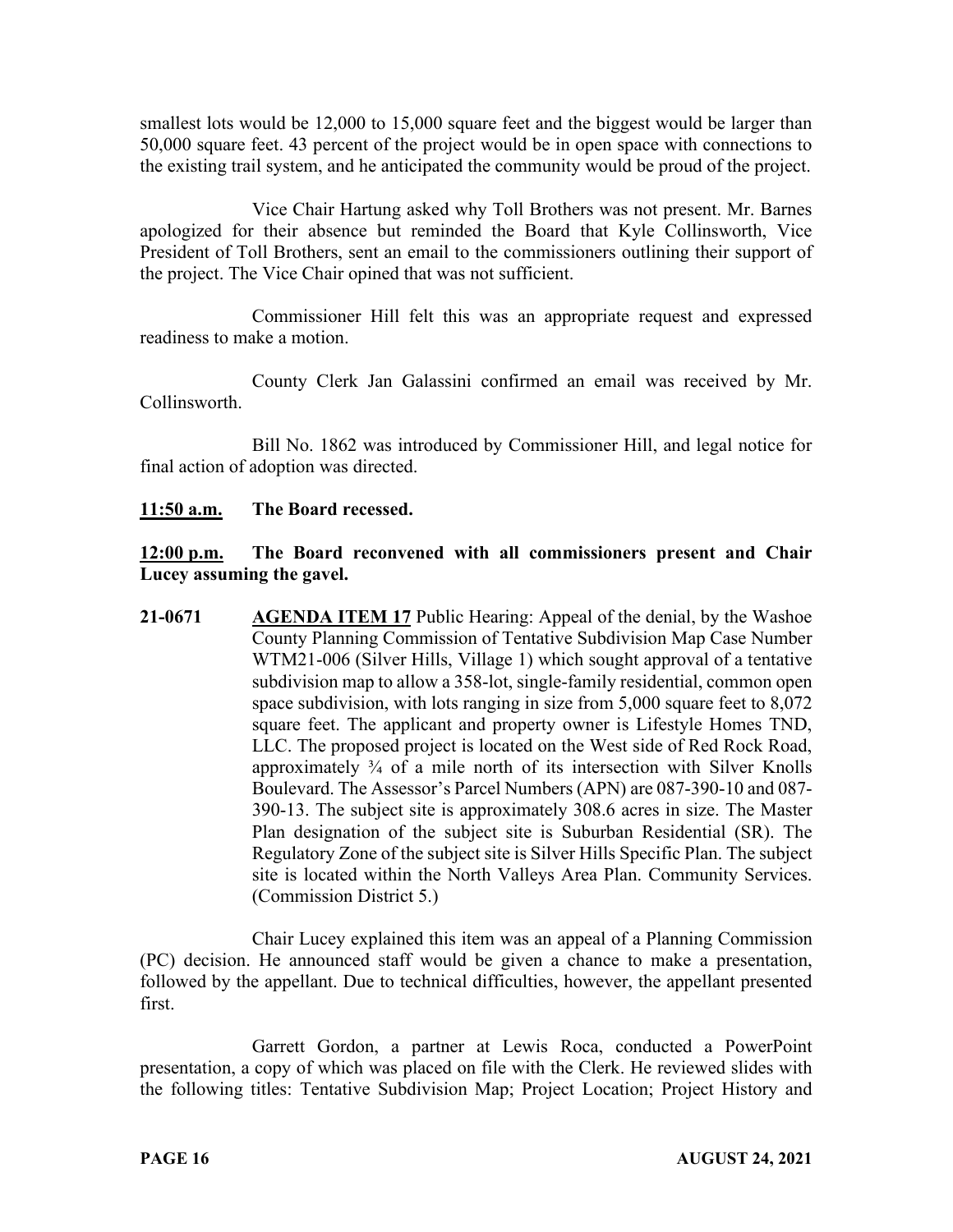Timeline; Silver Hills Land Use Plan; Overall Tentative Map Area; Site Plan and Traffic Calming; Dedicated Park Trailhead; Public Trailhead; Backbone Trail Plan; Community Entries and Wayfinding; Community Fencing; Washoe County Regional Parks; Village Specific Impact Analysis; Washoe County School District; Stormwater; Project Considerations; Tentative Map Legal Findings; Plan Consistency (4 slides); Design for Improvement; Future Homes; New Proposed Condition; Lifestyle Homes; and Questions & Answers.

Mr. Gordon noted approval for over 1,800 units had been given more than two years earlier, and this proposal was the first village. He highlighted the backbone trail network required by the handbook as the major piece of this tentative map. The immediate inclusion of the trailhead was based on input from the community. He explained the overall density of Silver Hills West had to equal three units per acre, but it was their opinion that each map did not need to equal that. Even though the density in this first map equaled six units per acre, the map also contained open spaces in the west and south. He indicated this was a tentative map and there were 14 pages of conditions of approval, one of which was to ensure compliance with traffic calming requirements in the North Valleys Area Plan, the County Master Plan, and this specific plan.

Mr. Gordon noted equestrian access was an important takeaway from community vision workshops, as was legal public access to Bureau of Land Management (BLM) lands. He pointed out features such as the agrihood and public facilities would be included in future sections of the development. Referring to the backbone trail plan map in the presentation, he indicated the green areas of open space would be dedicated as part of the development. He mentioned they were working with Washoe County Regional Parks and Open Space on which improvements would be needed at Silver Knolls Park to ensure people would visit it. He confirmed Village 1 would abide by the cap requested by Vice Chair Hartung of building no more than 150 homes per year until work on U.S. Route 395 began. He assured the Board this and all future villages would adhere to the North Valleys Plan requirement of roads with a level of service of "C".

Mr. Gordon argued the design and density of the Village 1 plan complied with the Master Plan, the North Valleys Area Plan, and the specific plan. He acknowledged the PC's concern that there was not a wide range of housing types, saying the handbook encouraged that. However, he said, the specific plan included three different housing types and other unit products would be incorporated in future villages; there was no requirement to include each housing type in each village. He referenced the pictures in the handbook that showed uniform products in each village with increased density closer to the core. He argued details about the design would be established in the final map. With the tentative map, they were concentrating on the layout of the lots, the street network, and amenities.

Mr. Gordon indicated the new condition listed on the presentation was added by the Lissners in response to the PC's decision and feedback they received. He read the provision, saying it would be included so they would not need to return to the PC or the Board of County Commissioners (BCC) again before the final map. He stated Lifestyle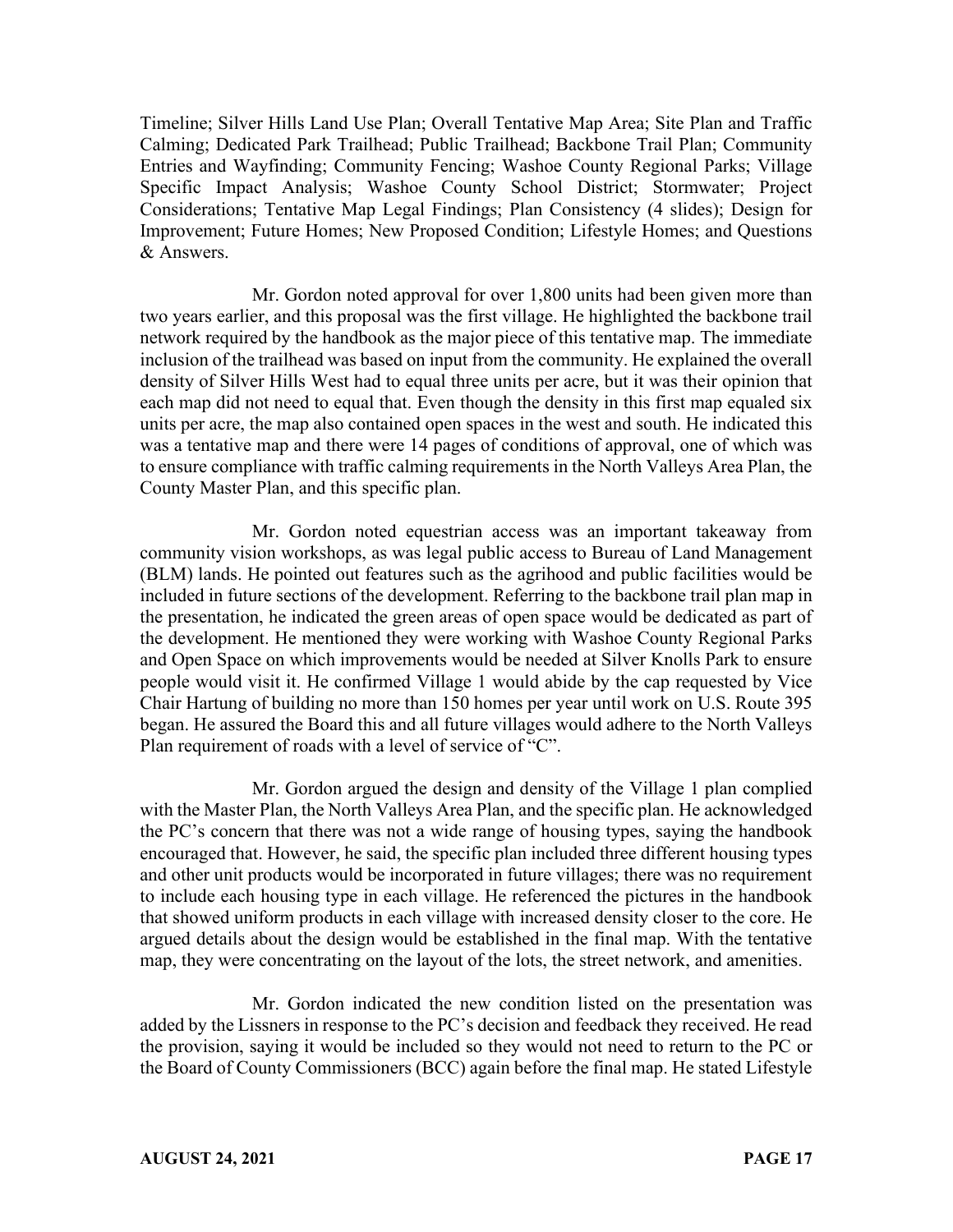Homes would make good-faith efforts to consider and include the additional amenities listed. He said his team was available for any questions.

Senior Planner Roger Pelham conducted a PowerPoint presentation, a copy of which was placed on file with the Clerk, and reviewed slides with the following titles: Appeal Request; Vicinity Map; Site Plan (2 slides); Analysis (2 slides); North Valleys Character Statement; Analysis (2 slides); Public Notice; Reviewing Agencies; TM Findings (6 slides); Planning Commission Findings; Recommendation; Possible Motion to Affirm; and Possible Motion to Reverse.

Mr. Pelham remarked it was not in the purview of staff to evaluate the plan's architecture. He said one concern of the PC was that the setbacks would not be varied, they would merely alternate between 15 and 17 feet, and all garages would be located at 20 feet. In addition to the lack of housing options, one issue was nothing was done regarding the requirement for curbs, gutters, and sidewalks. Additionally, passive solar needed to be taken into consideration, and it was questionable whether that policy had been met. He indicated parks would be the primary dedications involved in this plan. He noted the PC felt inhibited in their decision because they were reviewing only one piece of the plan and did not have the entire project to consider.

On the call for public comment, Ms. Cindy Martinez expressed appreciation for the Lissners' engagement in providing affordable housing. She compared the lack of multiple routes of ingress and egress in Cold Springs with that of another Lifestyle Homes development in Sun Valley, saying there were evacuation concerns in the event of a fire. She felt this proposal was not compatible with the rural nature of the North Valleys, and she discussed the campaign contributions of people associated with Lifestyle Homes to the commissioners. She requested that the Board not allow this community to be built.

Commissioner Herman said a developer in the North Valleys had sued a private citizen for speaking against a project, and several people expressed to her a reluctance to show up out of fear of being sued. In addition, a change had not been made to the sewer portion and, because of those two things, she could not vote for the project.

Vice Chair Hartung clarified this proposal was an approved use for the property. He expressed concern that the straight streets in the proposal would not control speeds or traffic. He said he had no issue with a lack of multiple types of homes in this section, but the lack of traffic calming concerned him. He noted areas in Spanish Springs and the South Valleys were dealing with this issue. Secondly, he commented his initial vision of an agrihood included more agricultural components in each neighborhood, not one large component somewhere. For the tentative map process, he wished to see multiple maps with different potential designs, and components of any of them could be included in the final map. He asked Division Director of Engineering and Capital Projects Dwayne Smith to address this and the traffic calming that he would need to approve.

Mr. Smith said he appreciated the comments about traffic safety, adding it was the sole reason for the condition. He admitted there could be deviations between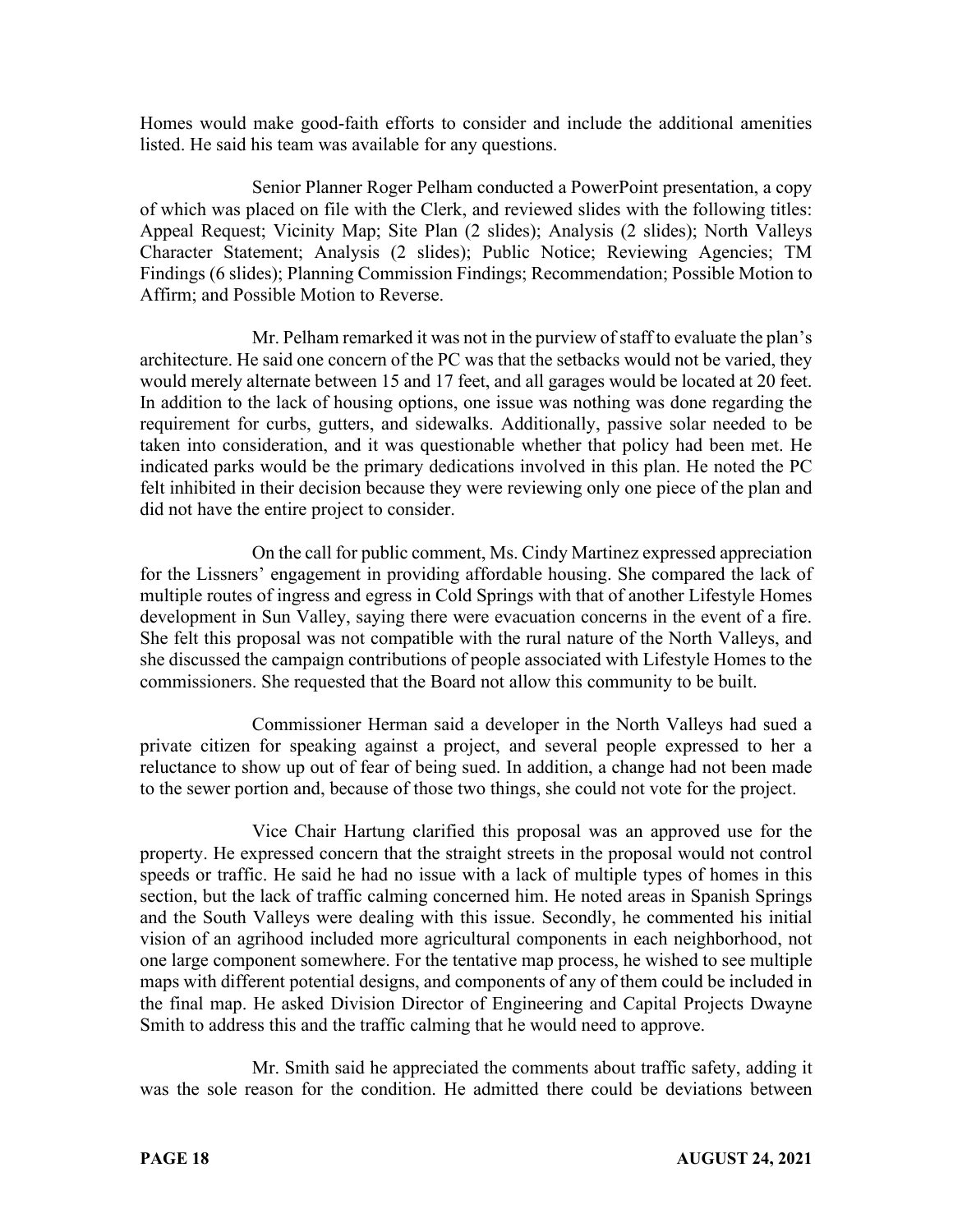tentative and final maps, and the County worked with applicants and traffic engineers to address those potential challenges so the County would not have to minimize impacts later. He stated those conditions would need to be met before the final map or it would not be approved. Citing the Vice Chair's suggestion of having multiple plans to choose from, he concurred there could be ways staff could enhance the process.

Vice Chair Hartung thought it was important the public saw general design concepts as opposed to a single design that needed approval. He did not feel the design was innovative. He opined the parks in this village were insufficient, inquiring about the size of the proposed pocket park. Mike Railey with Christy Corporation, Ltd. responded it was around 30,000 square feet and the smaller parks in the plan were between 4,000 and 5,000 square feet. The Vice Chair commented a football game could not even be played in that park. He asked what the developer would change to make this a better neighborhood. Mr. Gordon said a 10-acre park was part of the overall design and it would be incorporated when the 500th lot was built. There were benchmarks in the plan about the types of housing and inclusion of pocket parks, trails, and open space. He thought this village complied with the handbook's requirements for pocket parks and the trailhead, which would connect to the existing trail system and to BLM land, Red Rock Road, and Silver Knolls Park. He explained future villages would contain some of those other amenities, and the additional condition they proposed would allow them to consider incorporating curved streets, traffic calming, and additional trails or parks into the final map. He insisted Village 1 met code requirements, and the extra condition that more could be added would provide comfort to the Board.

Vice Chair Hartung contended this plan only met the minimum standards. Mr. Gordon disagreed, saying the developer exceeded code by dedicated open space into perpetuity, which was not required. Additionally, based on community feedback, they would connect units to the Truckee Meadows Water Authority's line in a future phase. A school would be constructed in the future as well. He reminded Vice Chair Hartung that the requirements in the specific plan handbook were more stringent than those in the County Code. Vice Chair Hartung disagreed, wishing to see more agricultural components before the final map, such as areas throughout the development where residents could do their own farming. The vice chair received confirmation of his assertion that this village was 66 acres, which was sizeable for 358 units. He expressed support for entry-level housing but concern over the design of the neighborhoods, saying he wondered about the cost to future generations of taxpayers and the time that would need to be spent by staff and elected officials to retrofit the neighborhoods. He emphasized the benefit of living in a neighborhood with agricultural components.

Vice Chair Hartung expressed concern about traffic on Red Rock Road and conjectured there could be issues with the Reno Tahoe Airport Authority's property. He mentioned 8,000 acre feet of water came through the TMWA pipeline with the potential of up to 13,000 acre feet, so that was not a concern. He also noted wastewater was not an issue because Lifestyle Homes expressed a desire to purchase its effluent back, which he hoped to see in the plans. Mr. Gordon responded a facilities plan was added as a condition of approval to address infrastructure issues, which was why facilities were not being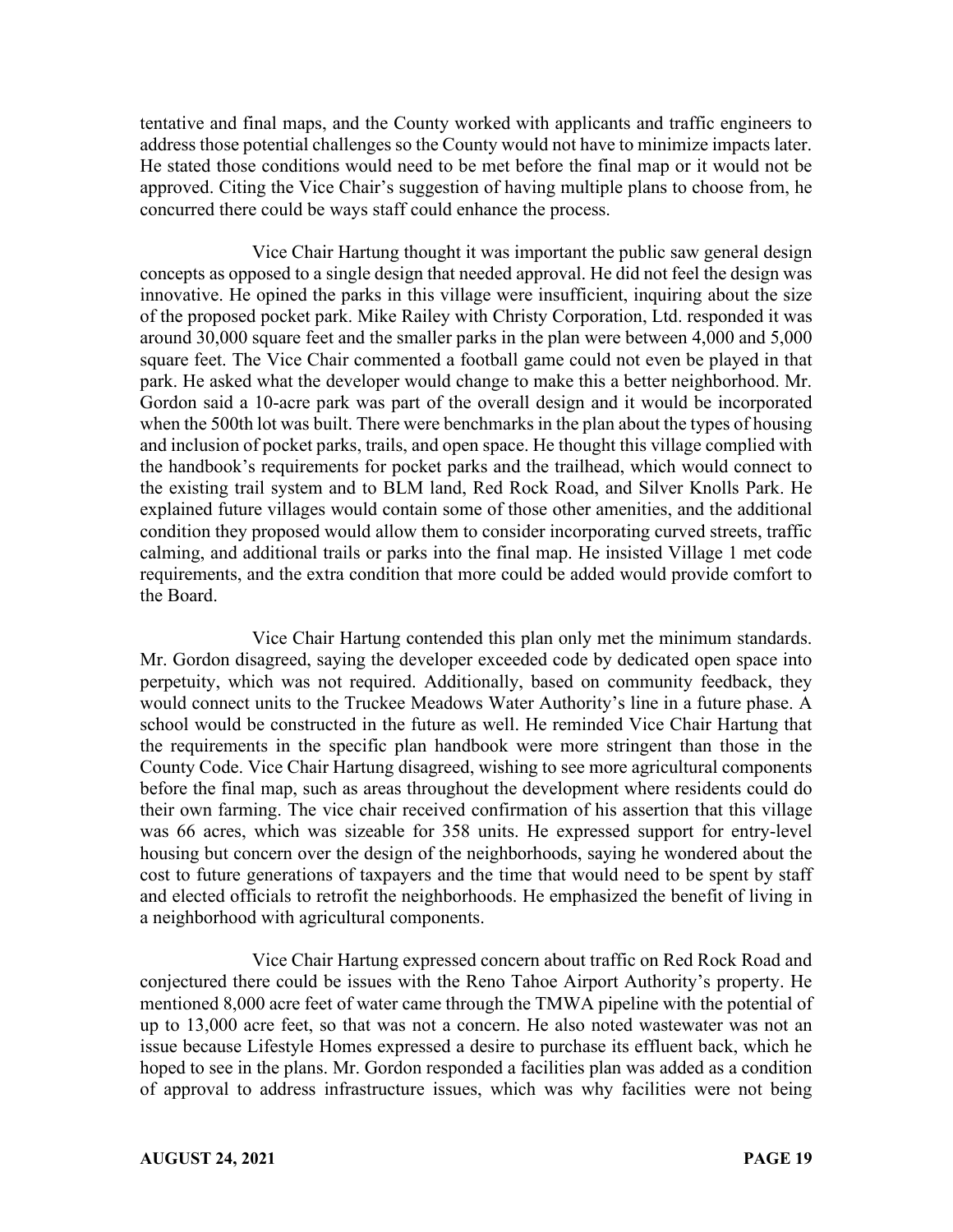discussed at this time. He hoped the condition they proposed to work with staff and the commissioners to come up with additional amenities would show how seriously they took those concerns. Vice Chair Hartung voiced a desire to work with staff and the applicant if it was the will of the Board.

Commissioner Hill expressed confusion as to why this matter was before the BCC since she did not see how the plan consistency or design findings could not be met. She asked for clarification. Mr. Pelham replied the Silver Hills Special Plan required three things that the PC felt were not met. First, the PC could not conclude that multiple housing types were incorporated, though future proposals could include them. The second was that curbs, gutters, and sidewalks needed to be minimized within subdivisions, a policy from the North Valleys Area Plan to keep with the rural feeling of the community; the PC determined this was not addressed in the proposal since it involved a typical grid pattern. The final finding that could not be met was that passive solar be included for energy efficiency if possible.

Commissioner Hill asked whether the major issue with the second finding was that the difference between 15 and 17-foot setbacks was insufficient. Mr. Pelham responded one concern was there was not a range of setbacks but rather an alternation between 15 and 17-foot setbacks. The other part of the design cited by the PC was that the developer initially showed a possible illustration of the neighborhood with curved roads and cul-de-sacs as opposed to the straight roads in the application. Commissioner Hill disagreed, noting the development would have multiple housing types and it would be difficult to judge that on only one village. Additionally, she said, the appellant offered a condition satisfying the solar-ready requirement. Regarding curbs and gutters, she pointed out there would be a school nearby and children might need to use sidewalks. She did not have a problem with the proposal and expressed appreciation that Vice Chair Hartung would work with the developer before the final map.

Vice Chair Hartung opined v-ditches were a hassle and needed constant maintenance, and there were no safe places for people to walk. He stressed the importance of the developer meeting the condition of a 1 to 1.5 water retention ratio, and he wished the County would install curbs, gutters, and sidewalks in his neighborhood. He reiterated his concerns about speeding and traffic because of the long, straight streets in the proposal.

Commissioner Jung felt the BCC should have a future policy discussion about curbs and gutters. In addition to the concerns made by the other commissioners, she noted there were areas like Lemmon Valley that were not designed to move and reclaim water or protect properties from flash flooding. She thought that policy was antiquated when considering areas with that type of pre-existing density and traffic.

Chair Lucey asked Mr. Gordon about the intended improvements planned to address traffic calming concerns. Mr. Railey answered those elements would typically be designed with the final map, echoing Mr. Smith's point that there were usually changes between tentative and final maps. He admitted some lotting could shift once product types and dimensions were known, and bulb-outs and roundabouts could be included. He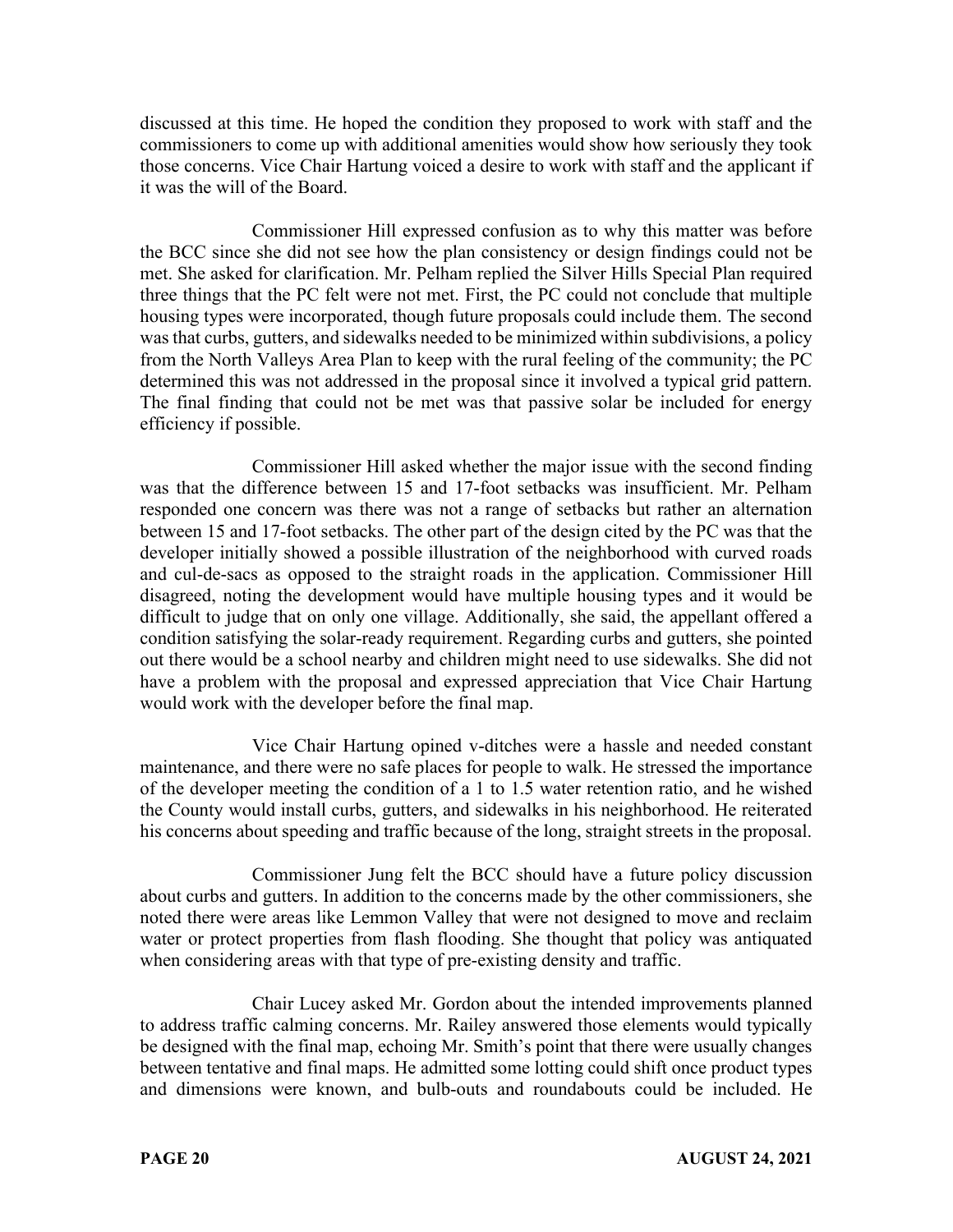confirmed Chair Lucey's assertion that the number of homes in Village 1 could be reduced as a result of those changes.

Citing the illustration of a possible neighborhood shown when the BCC approved the development in 2019, Chair Lucey said the Board thought it would be something unique for the community. What was presented in the tentative map proposal did not represent those initial discussions, which was a source of frustration for him. He hoped that, if the Board approved this proposal, those concerns would be addressed. He agreed v-ditches were appropriate in isolated areas but perhaps not the way to proceed with new developments. He pointed out the County would need to maintain curbs and gutters. He felt the appellant met the requirements but expressed consternation that this map did not represent what was initially discussed. He spoke about the challenge of balancing maintaining the rural nature of the North Valleys with the ability to grow effectively, pointing out the Board worked with the appellant in 2019 amid strong community opposition by promising certain things which were not currently being proposed.

Vice Chair Hartung displayed a photo sent by a firefighter of flooding in a neighborhood lower in elevation than this neighborhood. This was an example of why vditches did not work, something about which the Lissners agreed. He explained the picture was taken pre-development, adding this would not be such an issue once the developers of this proposal included their water retention. He told a story of how Spanish Springs experienced less flooding now than in the mid-1980s because of the development of a stormwater utility.

Deputy District Attorney Mary Kandaras expressed concern that the discussion was straying from the public hearing topic, which was to approve or deny the PC decision.

Commissioner Jung thought one aspect missing in this proposal was the missing middle in terms of affordability, and she emphasized striking a balance so government would not need to fix things in the future. She said people in the private sector knew what people wanted, and she would not want someone else to tell her what she wanted, but it was important to have frank conversations like this.

Commissioner Hill moved to reverse the decision of the PC, which Vice Chair Hartung seconded. The vice chair asked whether the motion included the conditions mentioned by the applicant in the presentation. Commissioner Hill amended her motion to include the two conditions listed in the presentation and a provision that the appellant work with staff and the BCC to address roadway and traffic calming concerns. Vice Chair Hartung agreed with the changes.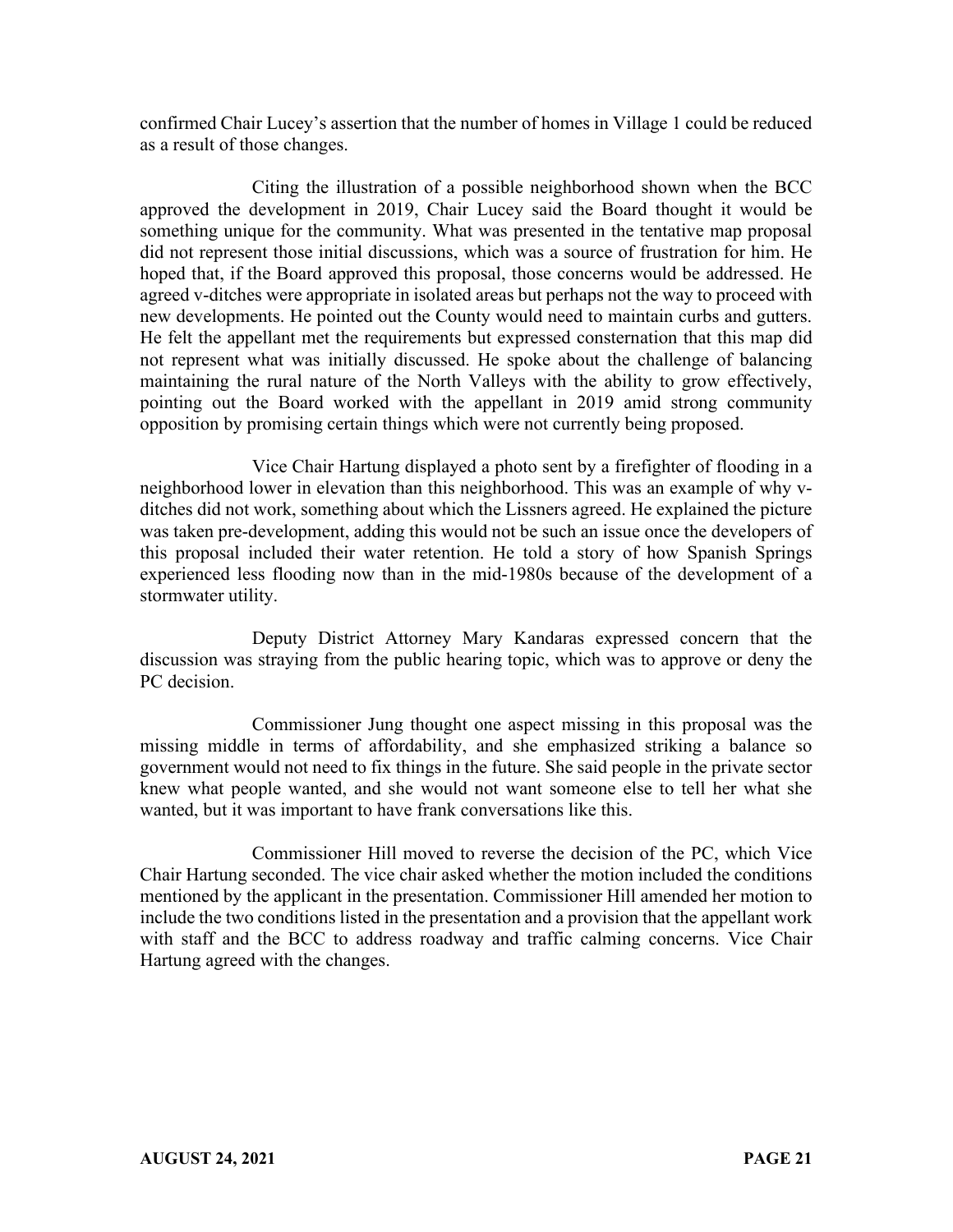On motion by Commissioner Hill, seconded by Vice Chair Hartung, which motion duly carried on a 4-1 vote with Commissioner Herman voting no, it was ordered that the decision of the Planning Commission be reversed and Tentative Subdivision Map Case Number WTM21-006 for Lifestyle Homes, TND, LLC, be approved with the conditions of approval included as Attachment D to the staff report, having made all ten findings in accordance with Washoe County Code Section 110.608.25. Additionally, it was ordered that the applicant shall (i) include industry standard wiring to be solar-ready, vehicle hook-up ready, and battery ready for each home; and (ii) endeavor, in its sole discretion, to include on the final map(s) additional innovative amenities and design elements described in the Silver Hills Development Standards Handbook, which may include additional trails, parks, landscaping, agrihood facilities, community gardens, and roadway design. Lastly, it was ordered that the applicant work with staff and the Board of County Commissioners on roadway and traffic calming concerns to meet the requirements outlined in the handbook.

# **21-0672 AGENDA ITEM 18** Public Comment.

Speaking on Agenda Item 11, Ms. Anne Buja said the volunteers at the St. Vincent De Paul Society witnessed hardships resulting from COVID-19, including losses of employment and homelessness. She said residents of the County were experiencing a lack of affordable housing and urged the Board to consider the Nevada Housing Coalition's recommendations to increase multi-family developments, set aside money for permanent supportive housing, and provide funds to incentivize home ownership.

Ms. Erin Massengale displayed a photo on her phone of a fire on Red Rock Road. She expressed concern that the Board considered approving a subdivision with only two ways in and out. She asked the Board to agendize a resolution ending the public health emergency, and to ban vaccine passports, we she compared to segregation based on race.

Ms. Cindy Martinez recalled a point made at a prior meeting by one of the commissioners that there was no mechanism to ensure compliance with conditions of approval. She thought the comments made during Agenda Item 16 did not align with the vote taken by the Board, which she claimed was due to the commissioners' monied interests. She posited much of the flooding in the area occurred because flood plains were being developed. She supported an item to end the public health emergency.

### **21-0673 AGENDA ITEM 19** Announcements/Reports.

There were no announcements or reports.

\* \* \* \* \* \* \* \* \* \* \*